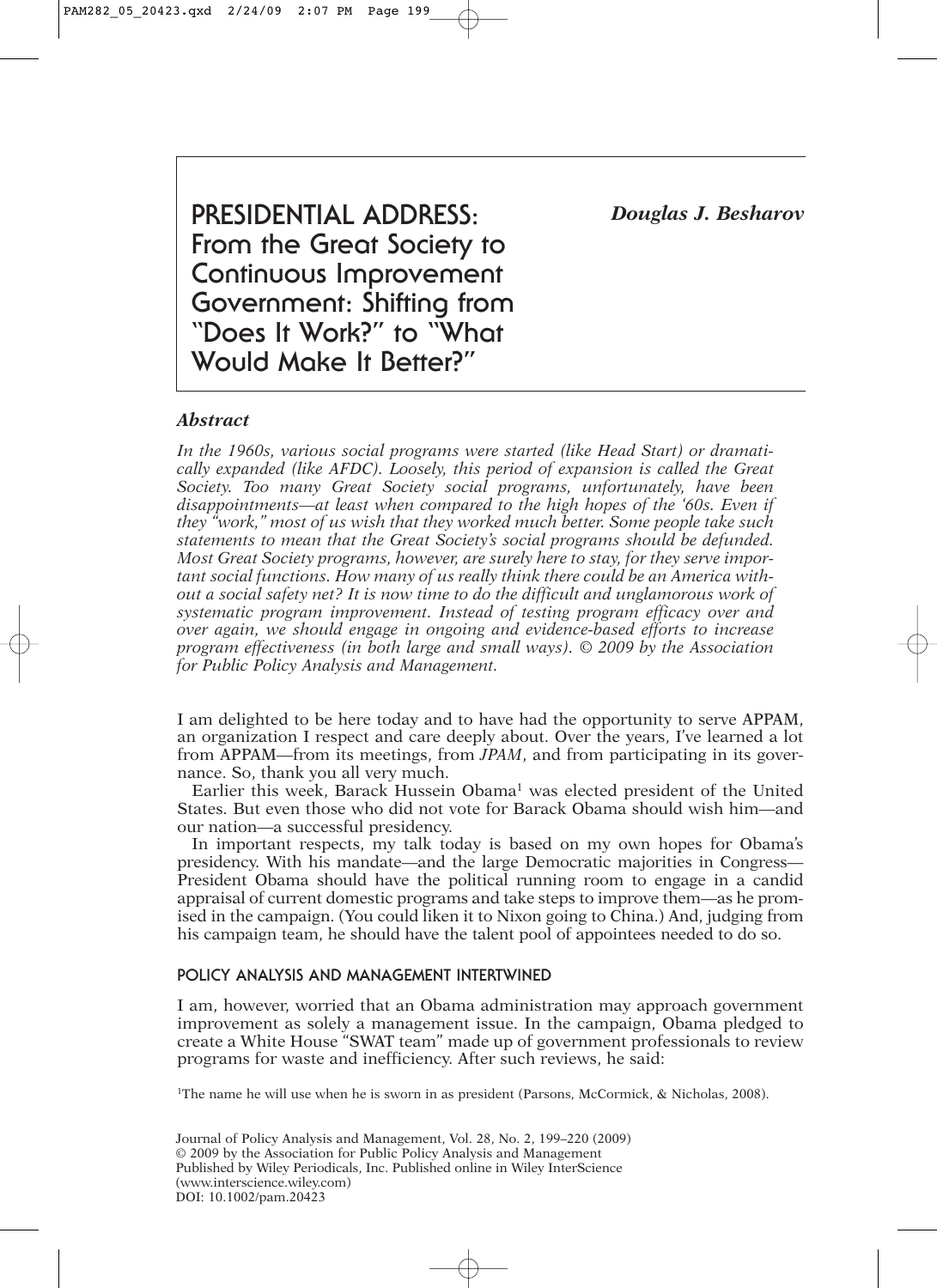We will fire government managers who aren't getting results, we will cut funding for programs that are wasting your money, and we will use technology and lessons from the private sector to improve efficiency across every level of government—because we cannot meet 21st century challenges with a 20th century bureaucracy.<sup>2</sup>

Most programs, however, cannot simply be managed to better performance. To be made more effective, they usually also need a change in their structure or orientation. Thus, sound policy analysis and program evaluation matter as much as proper management. The title of this talk refers to "continuous improvement government" not because I like buzzwords, but to emphasize that program improvement is a step-by-step process—one that combines policy analytic and management tools.<sup>3</sup>

Policy analysis and management are, of course, APPAM's two dimensions—connected in many ways and at many levels. In preparing for this talk, I reread prior presidential addresses and I noticed how most of them, in different ways, grappled with both of these elements of public policy. So, today, I will do the same, but with my focus being on the policy side of program improvement. And, in so doing, I will concentrate on the need to speed up the process of knowledge building, that is, the process of hypothesis identification and testing through evaluations and implementation studies.

### **HERE TO STAY**

In a nutshell, here's my argument: In the 1960s, various social programs were started (like Head Start) or dramatically expanded (like AFDC). Loosely, we call this period of expansion the Great Society. Most of these programs sought to ameliorate pressing social needs and most are still with us today (although many have changed in important ways).

Too many Great Society social programs, unfortunately, have been disappointments at least when compared to the high hopes of the sixties. Even if they "work" (leaving to another time what this means), most of us wish that they worked a lot better.

Here, I would make a broad and important distinction between (1) the greater relative success of income support programs, which usually achieve their goal of giving people money, although perhaps at the cost of at least some moral hazard; and (2) the relative lack of success of social service/social welfare programs that seek to increase human or social capital, through either more education or skills or positive changes in behavior.

Some people take such statements as meaning that the Great Society's social service/social programs should be defunded. Some programs, such as Model Cities, were terminated because they seemed so disastrous<sup>4</sup>—and perhaps more should have been. Most, however, are surely here to stay. How many of us really think there could be an America without a social safety net? Sure, some programs might be trimmed or modified, like AFDC/TANF, but cash welfare is still with us, as are food stamps, Medicaid, WIC, Head Start, child welfare services, job training, and so forth.

Even if these programs did not serve important social functions, which they do, it would be nearly impossible to dismantle them. The federal government's family literacy program, Even Start, provides adult literacy and early childhood education services to families with children under age 8 at a cost of about \$11,000 per family per year. In the past 15 years, three evaluations, two of which were rigorous random assignment designs, have found that Even Start had no significant impact on children.5

<sup>2</sup> Obama, 2008.

<sup>3</sup> See, for example, Loeb & Plank, 2008.

<sup>4</sup> DeMuth, 1976.

<sup>5</sup> St. Pierre et al., 1995.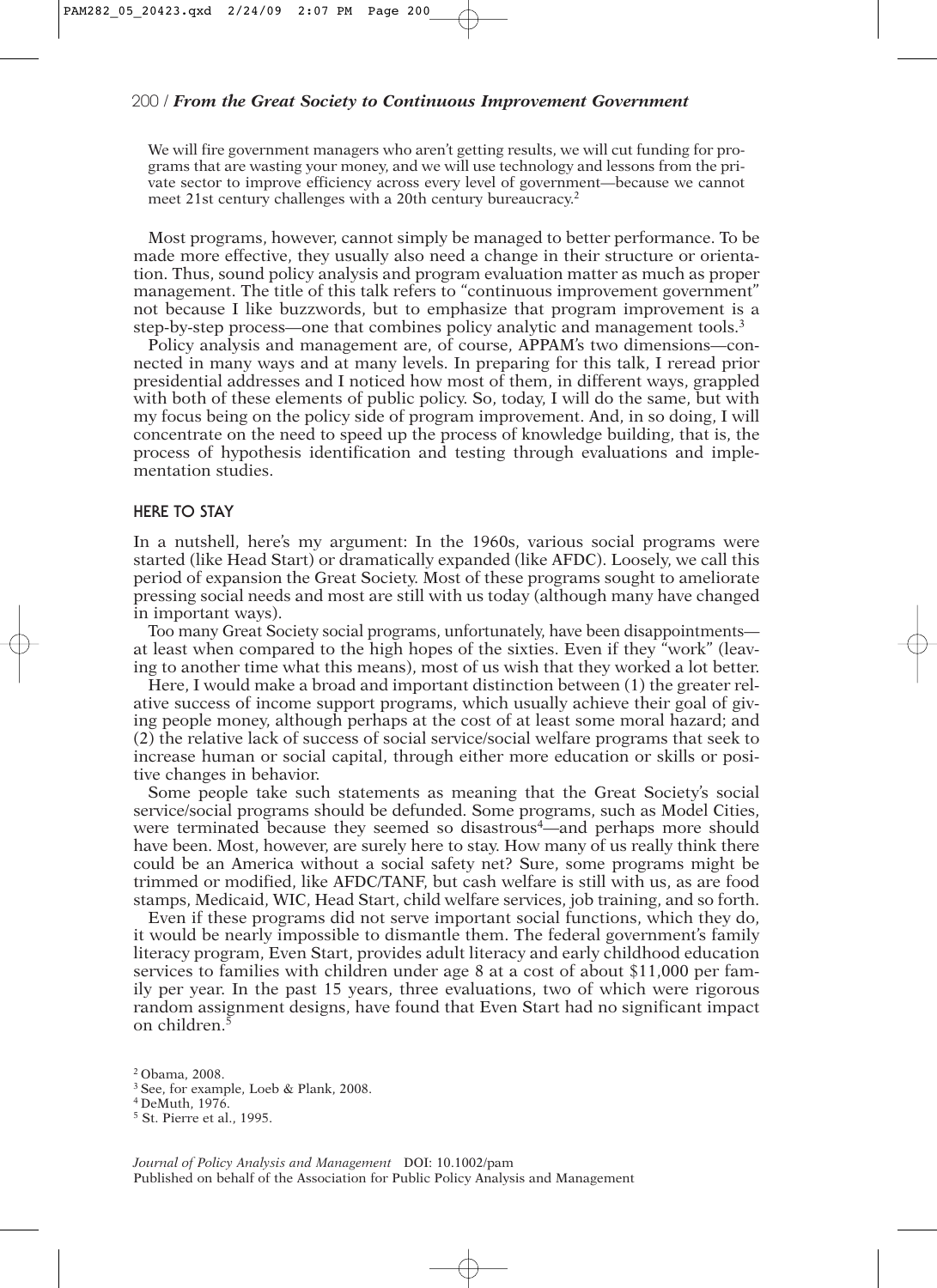After the publication of Even Start's third negative evaluation in 2003, the Congress mustered the resolve to reduce funding from \$279 million to \$63 million in 2008 (in 2007 dollars).6 Yet the Congress seems unwilling to terminate the program completely. No less a duo than Senators Olympia Snowe (R-ME) and Hillary Clinton (D-NY) complained in 2007 that the budget cuts have "resulted in dozens of local programs being shuttered leaving thousands of children and adults without the local support to become productive, literate members of our communities."7

The seeming immortality of government programs is, of course, not limited to social programs. Remember that 1950s' relic of the Cold War, the mohair subsidy, designed to ensure a source of wool for military uniforms decades after they were made of everything but wool. It was ended in 1995, only to be reinstated four years later through the good work of industry lobbyists.

So perhaps Model Cities will be back. Actually, that would not surprise me.

Some Great Society programs are not well designed for contemporary problems; after all, much has changed since the 1960s. In fact, many were probably not the right approach even back then. But, forty-plus years later, we should declare that most elements of the Great Society are as permanent as any other government programs, and that it is time for us to step up to the plate and do the unglamorous work of program improvement.

Using more formal evaluation terminology, I am suggesting that, instead of testing program efficacy over and over again, we engage in systematic and evidencebased efforts to increase program effectiveness (in both large and small ways).8

#### **HEAD START**

Head Start, considered by many the gem of the Great Society, is a prime example of the need to improve an ongoing program. Since that first summer of 1965, about 25 million children have passed through the program, at a total cost of about \$145 billion, and yet we are still arguing about whether Head Start "works." I've contributed some to this argument, so  $\overline{I}$  know it well.<sup>9</sup>

Of course, it matters how children are raised. Romulus and Remus were suckled by a wolf, and they founded a city that became a great empire. The rest of us, though, need much more care and nurturing to reach our full potential. Thus, the real policy question is not whether there was a proper random assignment of those 123 Perry Preschool children back in 1962, but, rather: *Is Head Start doing everything a program like it can do to compensate for family and community deficits?*

Tragically, repeated studies have shown that the *current* Head Start program—*not the idea behind the program*—fails to achieve the vitally important goals assigned to it. In other words, regardless of the efficacy of the idea, the program, as implemented under real-world conditions, does not seem effective.

Spurred by a 1997 U.S. General Accounting Office (now Government Accountability Office) report concluding that there was "insufficient" research to determine Head Start's impact,<sup>10</sup> in 1998, Congress required the U.S. Department of Health and Human Services to conduct the first rigorous national evaluation of Head Start. To its credit, the Clinton administration took this mandate seriously and initiated a 383-site randomized experiment involving about 4,600 children. (In fact, throughout his presidency, Bill Clinton and his appointees were strongly supportive of

<sup>6</sup> McCallion, 2006; U.S. Department of Health and Human Services, 2007; U.S. Department of Health and Human Services, 2008c.

<sup>7</sup> Snowe & Clinton, 2007.

<sup>8</sup> "Efficacy" refers to whether an intervention works in achieving a particular outcome or outcomes under ideal circumstances, whereas "effectiveness" looks at program effects under real-world circumstances. See Flay et al., 2005.

<sup>9</sup> Nathan, 2007.

<sup>10</sup> U.S. General Accounting Office, 1997.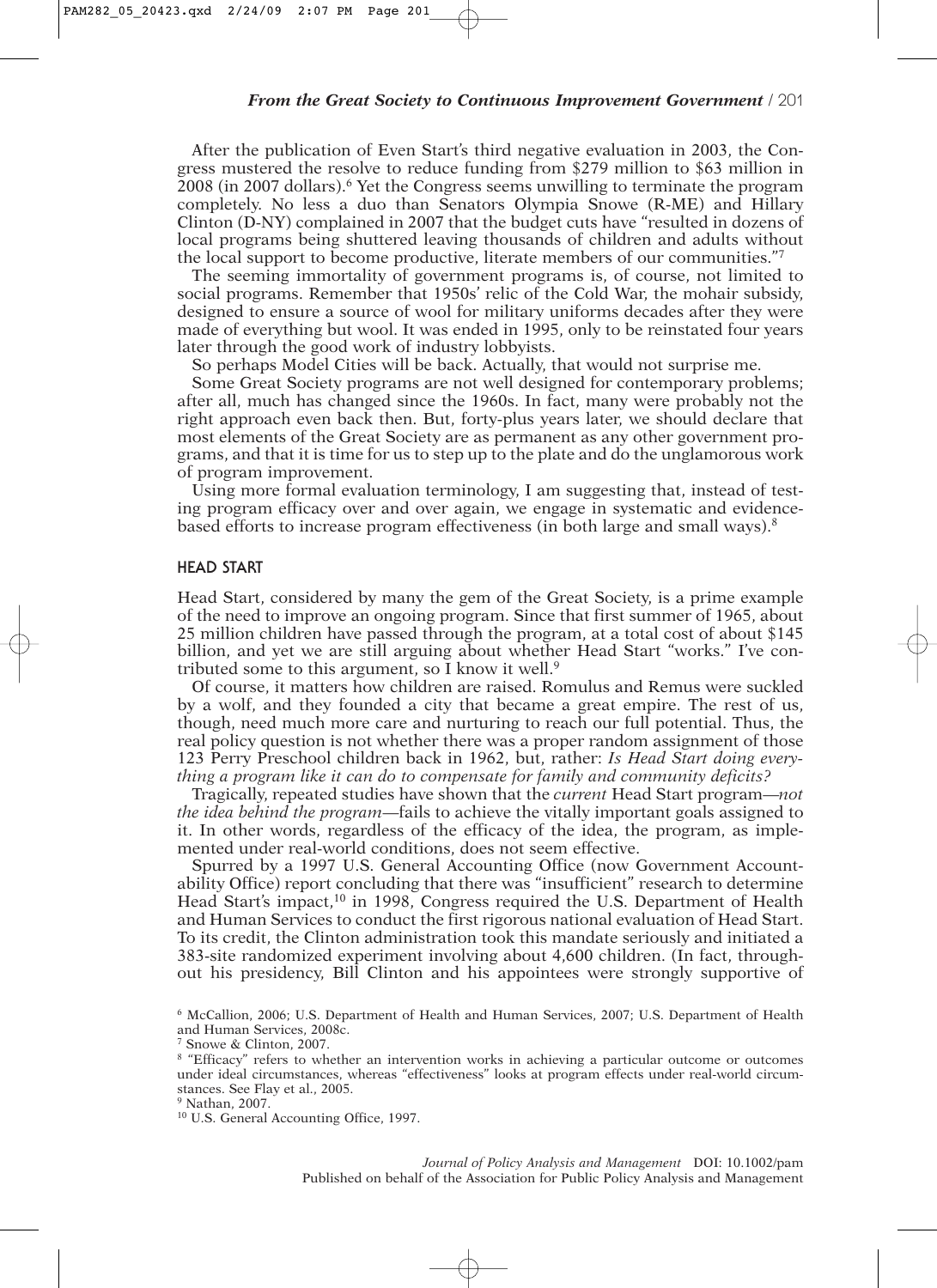efforts to improve Head Start, even to the point of defunding especially mismanaged local programs.)

Confirming the findings of earlier, smaller evaluations, the Head Start Impact Study (released in June 2005) found that the current Head Start program has little meaningful impact on low-income children.<sup>11</sup> For 4-year-olds (half the program), statistically significant gains were detected in only 6 of 30 measures of social and cognitive development and family functioning. Results were somewhat better for 3-year-olds, with statistically significant differences on 14 of 30 measures; however, the measures that showed most improvement tended to be superficial. For both age groups, the actual gains were in limited and overlapping areas and disappointingly small, making them unlikely to lead to later increases in school achievement. For example, even after spending about six months in Head Start, 4-year-olds could identify only two more letters than those who were not in the program, and 3-year olds could identify one and one-half more letters. No gains were detected in much more important measures such as early math learning, oral comprehension (more indicative of later reading comprehension), motivation to learn, or social competencies, including the ability to interact with peers and teachers.

In the few domains where the Head Start Impact Study found an impact, the effect sizes tended to be between 0.1 SD and 0.4 SD; the effects reported were based on parental reports as opposed to objective tests of the children. Some argue that even such small effect sizes can make a difference. Perhaps, although it is difficult to see how they would result in *socially significant* gains as the children mature. (Equivalent effect size changes for IQ would be from 1.5 to 6 points.) Surely reasonable people on both sides of the political spectrum can agree that these outcomes are simply not good enough, and that disadvantaged children deserve much better.

Head Start advocates counter these field results by citing econometric studies (based on surveys conducted in the late 1960s, 1970s, and 1980s) conducted by economists Janet Currie, Duncan Thomas, and Eliana Garces<sup>12</sup> and Jens Ludwig and Douglas Miller.13 Whatever the validity of these statistical studies, they attempt to estimate Head Start's impact before it was doubled in size and before it had gone through another almost two decades of poor management—enabled by the political cover provided by key members of Congress.

Furthermore, more recent econometric studies using the Early Childhood Longitudinal Study (ECLS-K) come to as bleak a conclusion as the Head Start Impact Study. Although their results are subject to possible selection bias problems, according to Katherine Magnuson, Christopher Ruhm, and Jane Waldfogel: "Children who attended prekindergarten or preschool have the highest test scores, followed by those exclusively in parental care or receiving other types of nonparental care (for example, babysitters); Head Start enrollees have the lowest scores in math and reading."14

### **FUNDING PRIORITIES**

Many observers argue that the problem is insufficient funds—in Head Start and other social programs. Money is certainly an issue. Just a cursory look at Figure 1 tells the story: Spending on Social Security and medical entitlements (Medicare, Medicaid, and all other forms of medical aid) is way up, as is spending on cash programs (many of which are also entitlements). In contrast, spending on most service- or treatment-oriented programs has been comparatively flat for three decades.

<sup>11</sup> Puma et al., 2005.

<sup>12</sup> Currie & Thomas, 1995, 1996; Garces, Thomas, & Currie, 2002.

<sup>13</sup> Ludwig & Miller, 2007.

<sup>14</sup> Magnuson, Ruhm, & Waldfogel, 2004, p. 17. See also Rumberger & Tran, 2006; Loeb et al., 2005.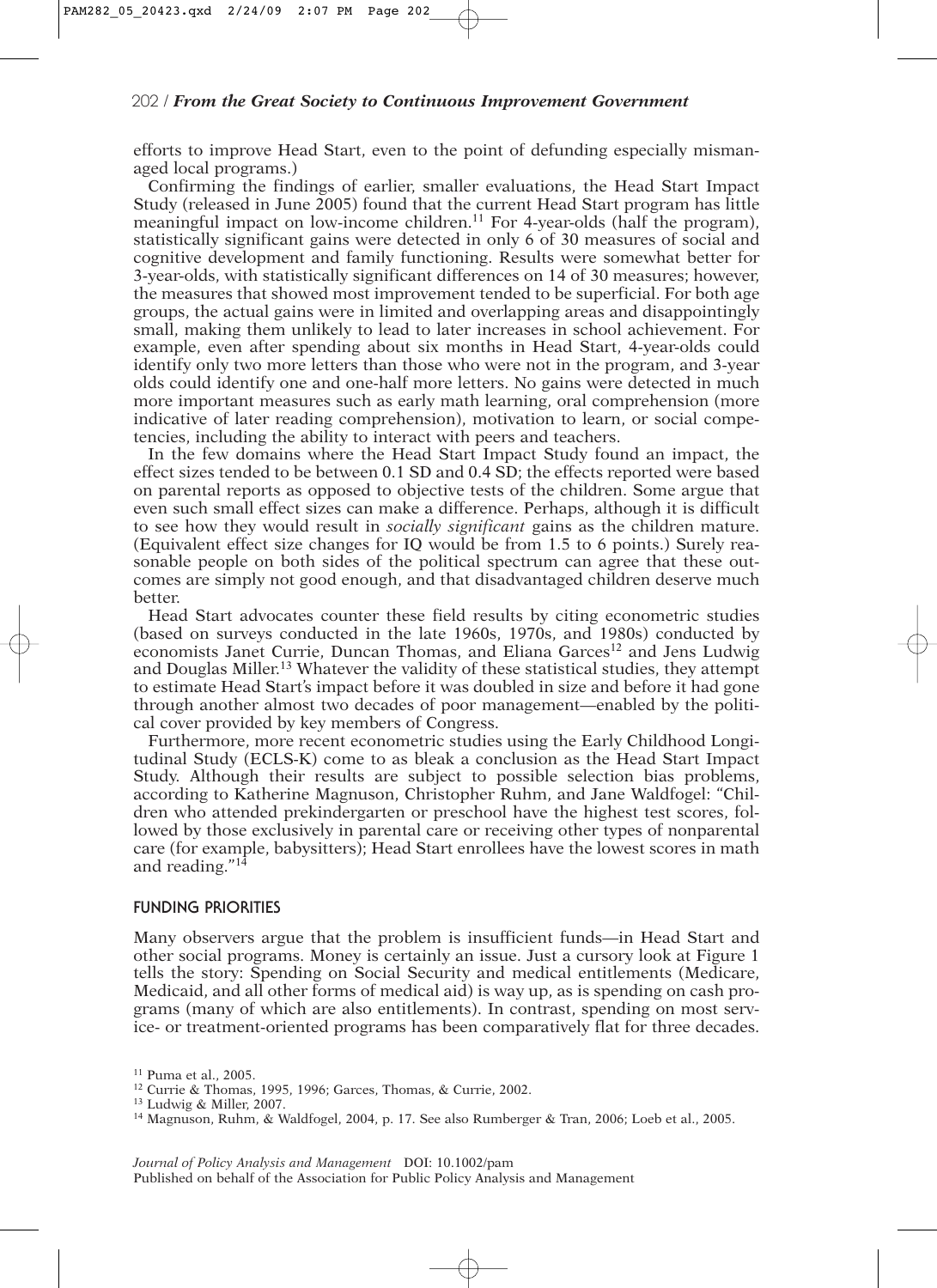

**Figure 1.** Total Spending for Income-Tested Benefits, Medicare, and Social Security, 1968–2002 (Millions of 2007 Dollars).

For years, the entitlement crisis (and it should be called that)—coupled with repeated tax cuts—has been eroding discretionary spending at all levels of government. Across a whole range of activities, the political pressure to feed Social Security, Medicare, and Medicaid (many would want to add defense spending to this list, even though it has been a declining percentage of GDP) has undercut government's ability to think, to plan, and to do. A government that underinvests in maintaining bridges and in the SEC's oversight of financial institutions is probably doing a pretty bad job of maintaining social welfare services for the disadvantaged, let alone improving and expanding them.

So more money would undoubtedly help, assuming it were spent wisely. A giant assumption, though. Head Start already costs about 50 percent more than highquality, state-run pre-K programs—with much poorer results.15

#### **KNOWLEDGE BUILDING IS TOO SLOW**

There are many reasons for weak or ineffective programs, but let me focus on only one: the slow pace of knowledge accretion, needed for informed program development and improvement. Current R&D practices are too slow, too haphazard, and too often fail to factor in the dead ends that are inevitable in policy research and program development.

In many fields, of course, real advances are being made. Across the broad social welfare landscape, however, progress in social understanding and program development is excruciatingly slow. For the past year and a half, I have had the privilege of serving as the editor of JPAM's Policy Retrospectives section, and I have seen this

<sup>15</sup> Besharov, Myers, & Morrow, 2007.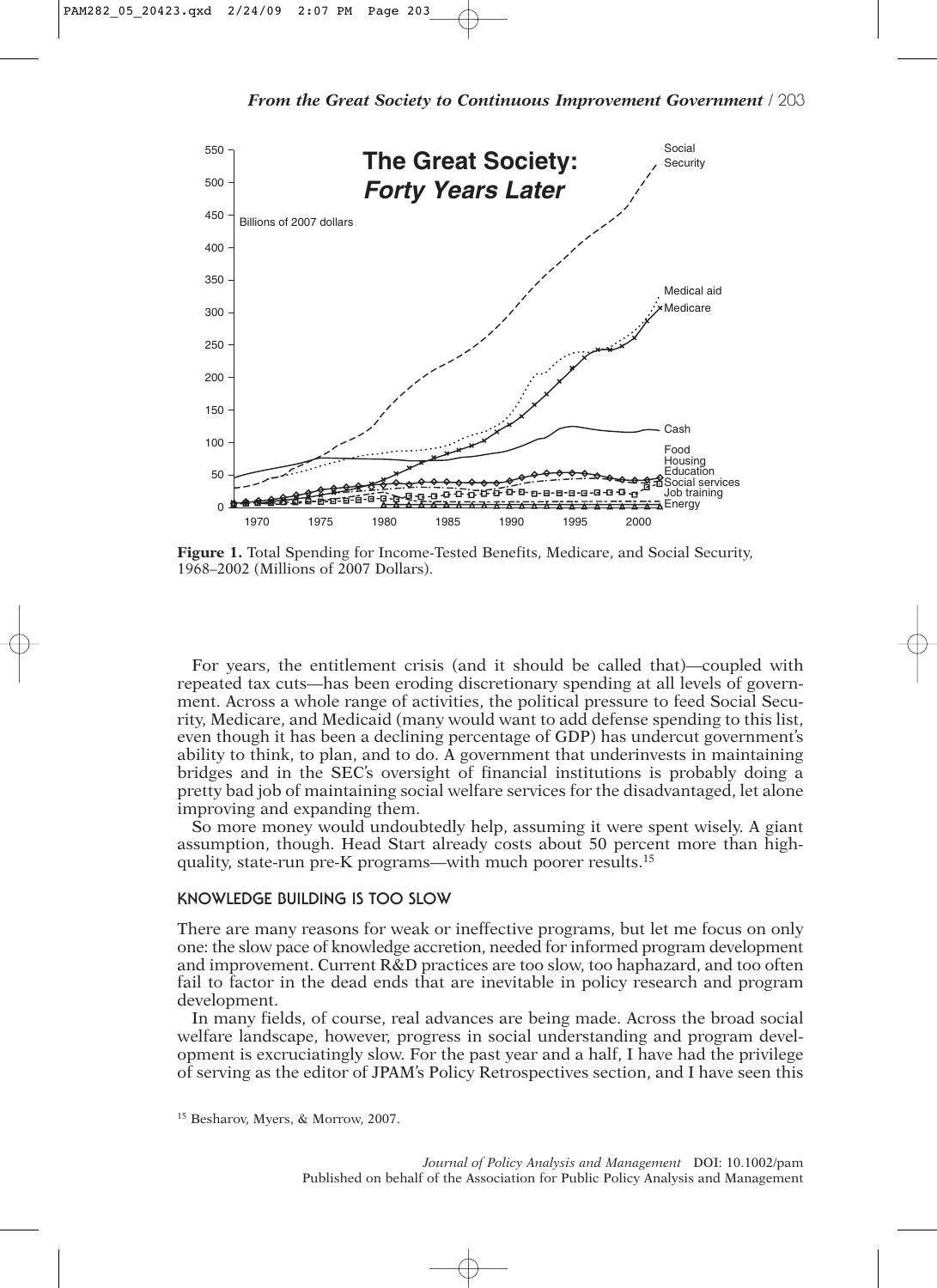up close. I cringe when responsible researchers say that it may take a generation to get things right. Most of us will be retired by then, and some of us will be dead.

We owe it to the recipients of these services and their families to do better, and do it faster.

One of the truly great accomplishments of modern social science has been the wide use of the randomized experiment to address important policy questions. For good reason, they are widely referred to as the "gold standard." In recent decades, such APPAM stalwarts as Abt Associates, MDRC, Mathematica Policy Research (MPR), and the Urban Institute—often funded by the U.S. Departments of Labor, Health and Human Services, and Housing and Urban Development, and more lately joined by the Department of Education—have shown time and again that rigorous social experimentation is both possible and fruitful.

There were many other players, of course. For example, the RAND Health Insurance Experiment (HIE) established that increased cost sharing by clients led to reduced medical care usage without any widespread effect on health status.16 Although there remains some disagreement about the methodology and implications of the findings (but isn't there always?), $17 \text{ most of us are members of health}$ insurance plans shaped by the RAND findings.

In program area after program area, well-planned and well-implemented randomized experiments, even if not definitive and sometimes controversial, have made major contributions to public policy. An abbreviated list would include evaluations of class size; early childhood education; food stamps cashouts; housing allowances or vouchers; Job Corps; teen mother programs; the 21st Century after-school program; vouchers for housing, job training, and K–12 education; welfare reform programs (such as welfare-to-work); and, of course, the Negative Income Tax.

These very real successes, however, should not blind us to the glacial slowness of current R&D practices. It took, for example, more than seven years (ten years if you include when the 30-month impacts were released) to complete Abt's very fine evaluation of the Job Training Partnership Act (JTPA). The JTPA study found modestly positive results for adult men and women,<sup>18</sup> but negative earnings effects for disadvantaged male youth and no earnings effects for disadvantaged female youth. These findings led Congress to cut JTPA's budget for youth programs by 80 percent. By the time the results were released, however, the JTPA's youth programs had been revamped, with, among other things, the creation of a separate youth program and targeted services to those with multiple employment barriers. But none of the changes were assessed by Abt before the youth program was all but eliminated.

Ten years later, we are only now beginning an evaluation of its replacement, the Workforce Investment Act (WIA). Final results are not scheduled for release until 2015—six years from now. That's halfway through Barack Obama's second term, assuming that there is one. Can you see him waiting until then before deciding whether to put more money in the program or to radically restructure it?

The WIA evaluation is not an exceptional case:

• It has been eight years since the Head Start Impact Study was initiated,<sup>19</sup> but the 54-month results are not expected for another year.<sup>20</sup>

<sup>19</sup> All the dates are based on when the contracts were awarded.

<sup>20</sup> U.S. Department of Health and Human Services, 2008d.

<sup>16</sup> Manning et al., 1987.

<sup>17</sup> See, for example, Nyman, 2007.

<sup>18</sup> Bloom et al., 1997, p. 560. Average earnings impacts per enrollee over the 30-month follow-up period were \$1,837 for adult women, \$1,599 for adult men (both statistically significant), but they were not statistically significant for female or male youth, with the exception of male youth arrestees, who experienced a statistically significant loss of \$6,804, according to survey data on earnings.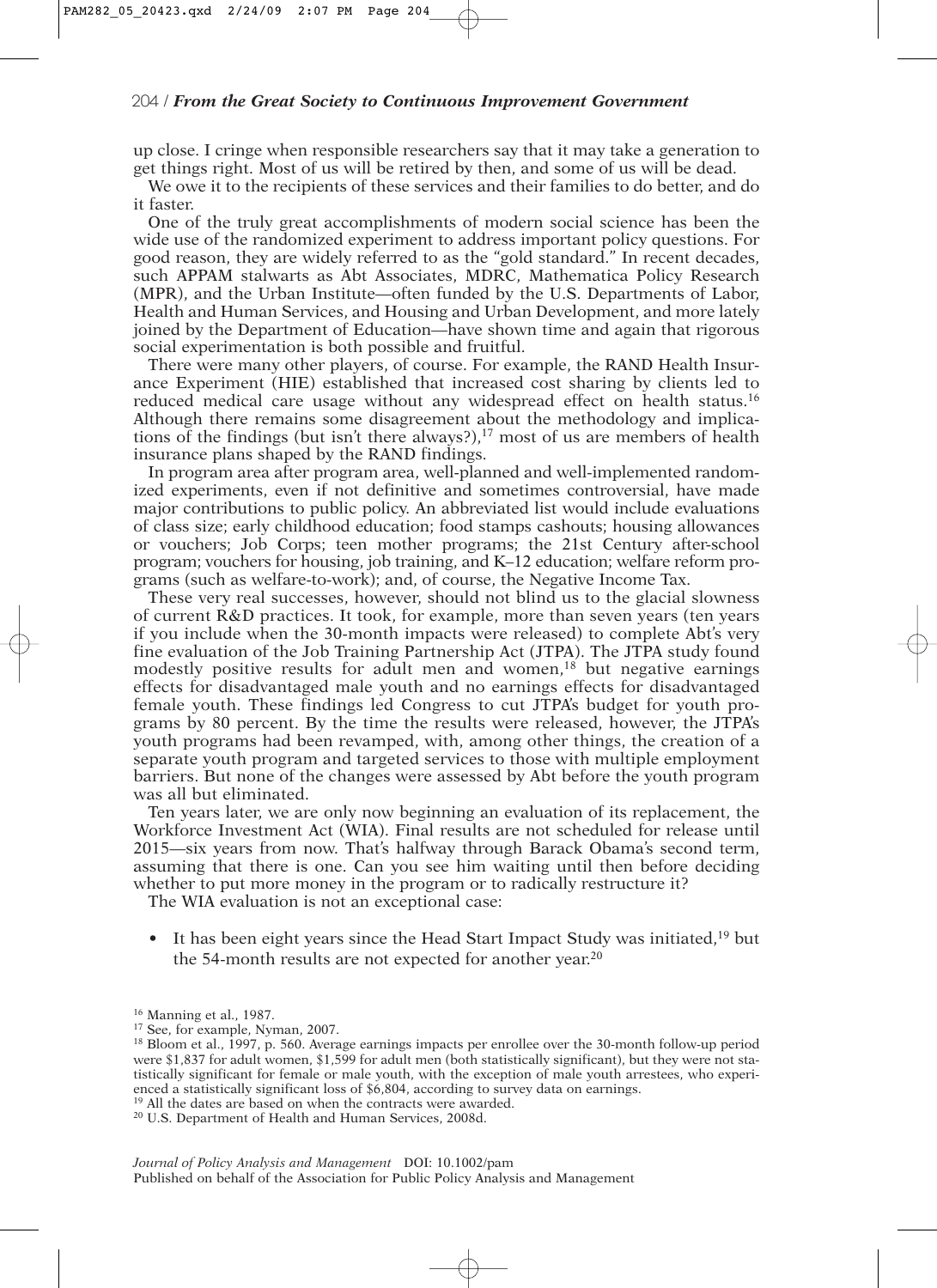- It has been 14 years since the Moving to Opportunity study was initiated, and it will be another year before the final, ten-year follow-up results are available.21
- It has been ten years since the Employment Retention and Advancement evaluation was initiated to help welfare recipients and low-wage workers succeed in the labor market, and it will be another year before the final two-year impact results from all sites are available.<sup>22</sup>
- It has been six years since the Building Strong Families project assessing the effectiveness of healthy marriage education services for low-income unwed parents at or near the birth of their child was initiated, and it will be another year before interim findings are available, and three more years before the final three-year impact results are published.23
- It has been 15 years since the National Job Corps Study was initiated, and although four-year findings were available after seven years, the nine-year findings only recently became available this year.<sup>24</sup>

Many evaluations take a much shorter time, of course, but such long periods before results are available are all too common, and they have slowed program improvement to a slow crawl.

We urgently need to speed up and expand the processes of program design and testing, program implementation and evaluation, and, when necessary, program redesign—as the process necessarily repeats itself over time.

# **FIND MORE PROMISING IDEAS TO TEST**

Putting aside questions of generalizability, some rigorous evaluations have shown that particular social programs seem to "work," at least modestly in the short term. These include supported work; welfare-to-work programs; training for adults; Job Corps for youth; and nurse home-visiting programs for pregnant, young women. Far too many evaluations, however, obey Pete Rossi's "Iron Law of Evaluation," namely, that: "The expected value of any net impact assessment of any large scale social program is zero."25

Why? As Pete would patiently explain, the experiment may have been underpowered, or poorly designed, or poorly implemented. But, as a college-aged Trotskyite turned social liberal (no Neocon, he), Pete hated to acknowledge a more fundamental problem: Sometimes the program being tested was simply a bad idea.

Too often, the political and administrative process leads to a research design that seems simply, well, wrongheaded. Consider, for example, the Comprehensive Child Development Program (CCDP), meant to test the effect of well-coordinated services and parental education on the growth and development of young children.<sup>26</sup>

Hopes were high for this \$300 million program that served low-income, single mothers for as long as five years. It spent about \$19,000 per family per year (that's on top of AFDC, food stamps, WIC, and other safety-net programs), and about \$58,000 total per family. But a closer look at the project design suggests that it never had a good chance of succeeding:

- <sup>21</sup> U.S. Department of Housing and Urban Development, 1996.
- <sup>22</sup> U.S. Department of Health and Human Services, 2008b.
- <sup>23</sup> U.S. Department of Health and Human Services, 2008a.
- <sup>24</sup> Schochet, Burghardt, & McConnell, 2008.

<sup>25</sup> Rossi, 1987.

<sup>26</sup> St. Pierre et al., 1997.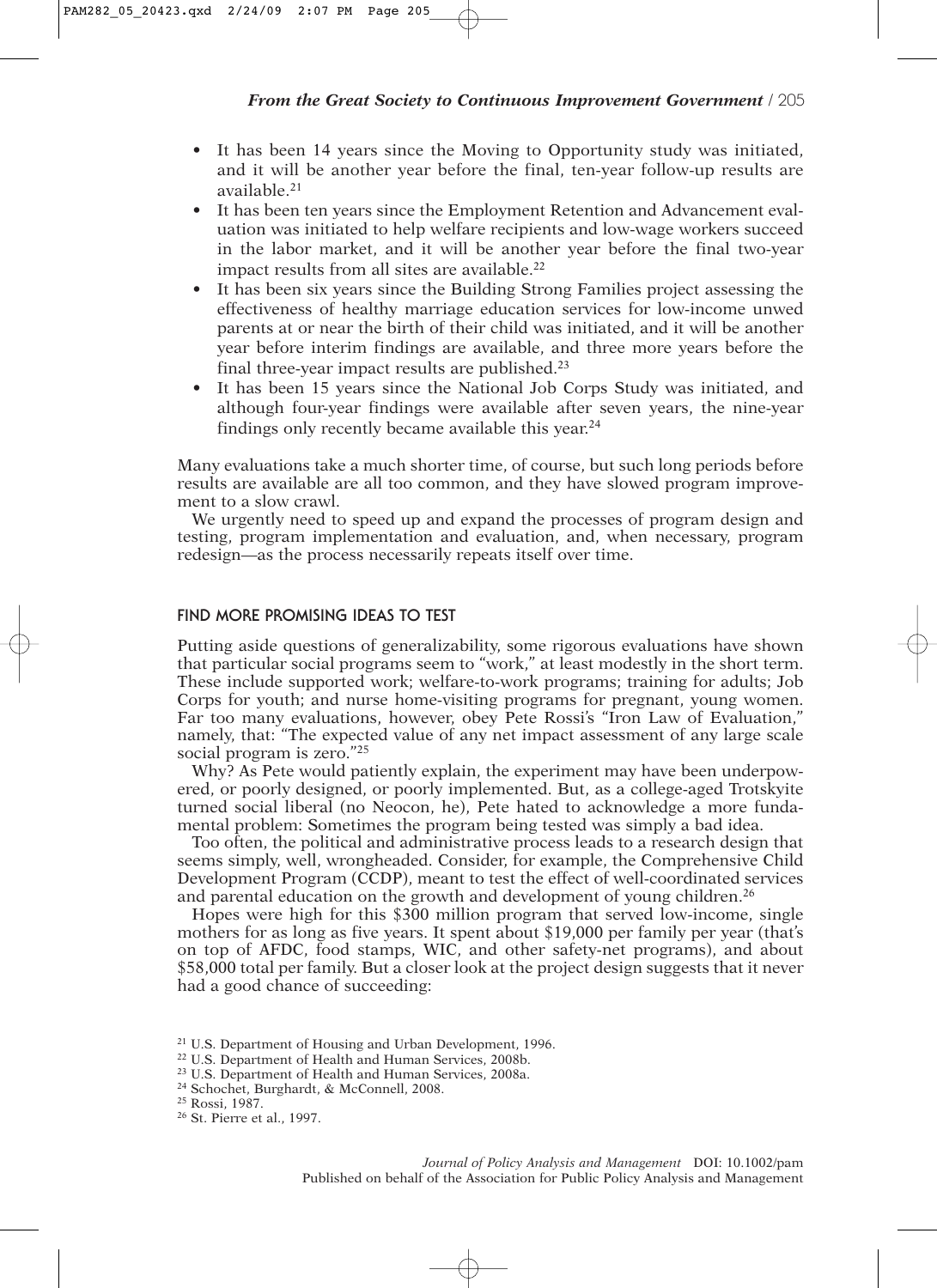- Program sites were all but prohibited from funding their own services because this was a test of the impact of using free services from existing community sources (programs could create their own services "when necessary," but few did);
- Center-based child care was not authorized unless the mother was working because the program sought to teach parents how to educate their children; and
- The sites were also prohibited from changing their approach even as their experience suggested that a mid-course correction was urgently needed because there was to be no deviation from the planned intervention.<sup>27</sup>

### I could go on.

When Abt announced that the program had had no positive impact on the young mothers or their children, many people concluded that these mothers were beyond the reach of our programs, rather than that the CCDP was a bum intervention.<sup>28</sup> (Of course, some advocates just blamed the evaluators, but that's nothing new, either.)29

Given how little was learned from this effort, it is difficult to see the \$300 million spent on the CCDP as anything but a waste of money. I don't mean to single out the CCDP for special criticism. I could give many other examples of poorly conceived program designs. The CCDP just happens to be an experiment that I lived through and have the scars to show for it.

Competing priorities and concerns frequently intrude on the process of program design. The original Nurse Home Visitation Program demonstrations used specially trained registered nurses who worked at a local hospital or Department of Health.30 The principal investigator, David Olds, considered them a key element to the program's success. But, wanting to lower the cost of the intervention and to involve the community, many replications used paraprofessionals (often from the neighborhood) instead of nurses. Whether or not for that reason alone, they all failed—and the result was to discredit at least partially an otherwise credible program intervention.<sup>31</sup>

At the risk of further offending, let me also say that, as a field, we are not very good at coming up with good ideas to test. It's one thing to advocate for a new "program" to combat a particular serious social problem. It's quite another to specify what particular elements should be in the program. Truth be told, in many areas, we suffer a dearth of good ideas that can be appropriately tested. But, really, what are the new approaches to reducing teen pregnancy that should be tested? To job retention for welfare leavers? To helping troubled youth? To making schools "work"?

The chances are small that some government or foundation committee will come up with a program that will work much better than all the other programs that have gone before. We could decide, for example, that a major cause of teen pregnancy is unprotected sex, and we could then decide that there should be a program to encourage safe sex. But we would have great difficulty coming up with reasonable approaches to doing so—approaches that have not already been tried and been found wanting.

Do not misunderstand. There are many untested ideas deserving of serious examination. As Grover Whitehurst, former director of the Department of Education's Institute of Education Sciences, reminds us in his Rossi Award lecture: "The program that has a substantial positive impact may be rare but it exists. The probability of finding it will be remote unless we search widely, frequently, and intelligently."32

<sup>27</sup> St. Pierre et al., 1999.

<sup>28</sup> Samuelson, 1998.

<sup>29</sup> Gilliam et al., 2000.

<sup>30</sup> Child Trends, 2008.

<sup>31</sup> Sweet & Applebaum, 2004.

<sup>32</sup> Whitehurst, 2007.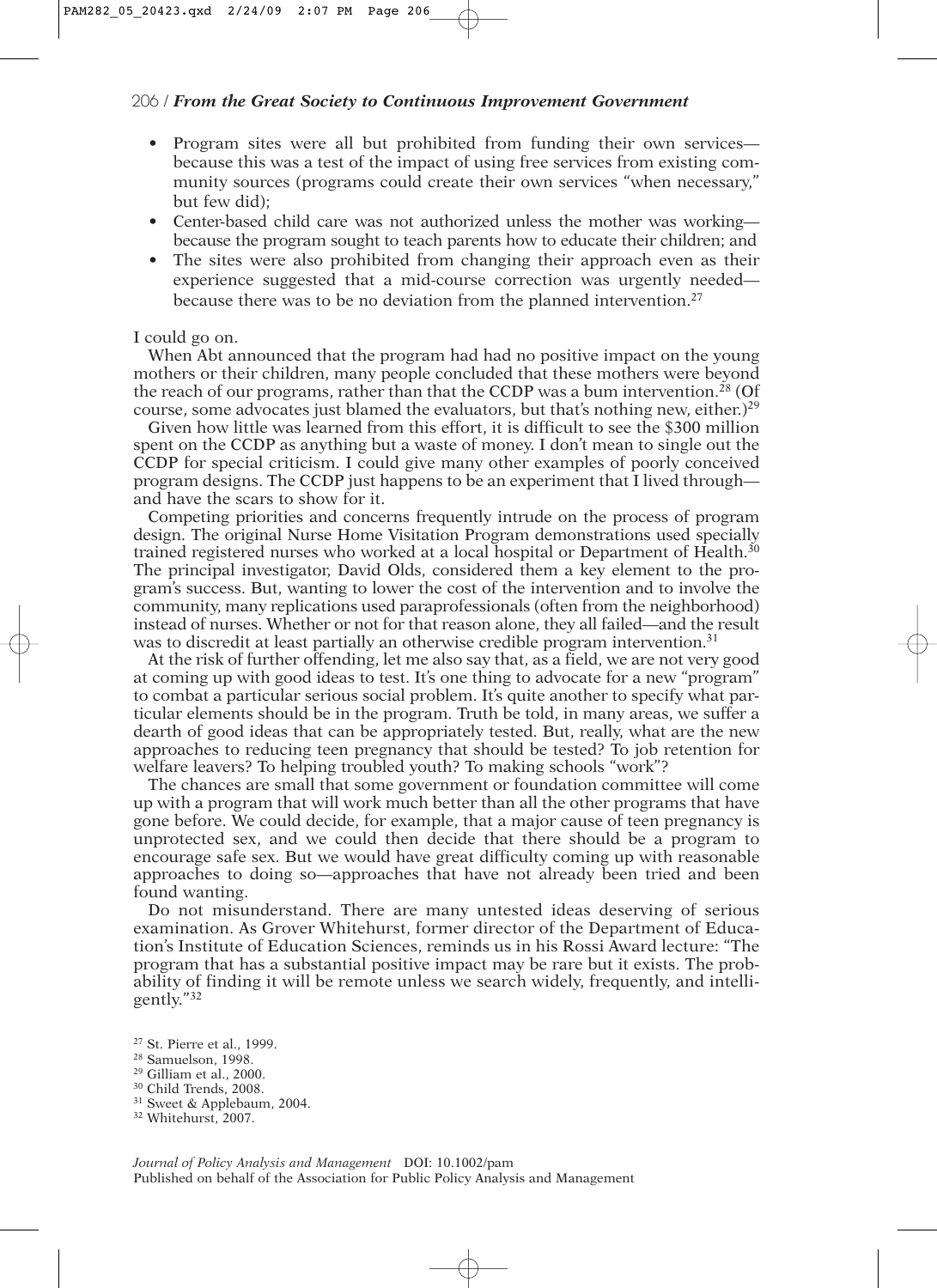### **INNOVATORS AND OUTLIERS**

Recognizing this dearth of good, testable ideas, recent R&D planning efforts have actively sought to identify new ideas—usually by reaching out to a broad array of experts and frontline program operators, often using a snowball technique. This is a good, but insufficient, process. It depends on finding respondents who are able to identify promising new program ideas based on more than mere appearances and reputation. We need to expand and sharpen the process.

In most operating programs, and most demonstrations as well, there is a fair degree of variation from the mean. Yes, some Head Start centers are really good; so are some job training centers, and so forth. A number of researchers have therefore concluded that one of the best ways to find promising new program ideas is to look for "high performers"—or outliers—and then try to learn what they are doing that seems to work. Mark Kleiman of UCLA explains how the existence of such outliers can be exploited:

The way we evaluate now, we measure the average performance of all the line operators, and take that average as a measure of how good the program is. But in a continuousimprovement world, we ought to be able to move average performance in the direction of the performance of the best operators (not all the way to, given regression toward the mean), either by figuring out what they're doing and teaching the others or by sheer filtering. So evaluators ought to be sensitive to the variance as well as the mean of the operator-level results.33

Call it the bottom-up generation of ideas: a process that identifies promising ideas that higher-level planners might never have imagined.34

That's essentially what happened in the welfare reform experiments of the 1980s and 1990s. The federal Work Incentive Program (WIN) authorized under OBRA 1981 gave states the freedom and the incentive to begin trying difficult approaches for moving recipients from welfare to work. Some were voluntary; some mandatory; and many were evaluated by MDRC. It soon became apparent that both approaches could either lower caseloads or increase earnings, at least modestly.35 Subsequently, in California's state-funded Greater Avenues for Independence Program (GAIN) program, MDRC found that the "labor force attachment strategies" followed in Riverside County, California (mostly job search, some short-term training, and strict enforcement practices) stood out as outliers (in earnings increases and caseload declines) compared to other programs in the GAIN experiment.36 Then, in a series of randomized experiments under the new JOBS Program, MDRC found that Riverside-like "labor force attachment strategies" outperformed human capital strategies.37 Other random assignment studies confirmed this finding, as did simple pre/post analyses.38

Before this sequence of state-level experiments and evaluations, few experts proposed *mandatory* job search, work first, and other welfare-to-work practices coupled with strict enforcement.<sup>39</sup> Now, of course, such strategies characterize most welfare programs.

#### **FLEXIBILITY TO INNOVATE**

Essential to the bottom-up generation of ideas is the ability of individual programs to innovate, or at least to do things a little differently from their counterparts.

<sup>33</sup> M.A.R. Kleiman, personal communication, September 28, 2008.

- <sup>36</sup> Riccio et al., 1994.
- <sup>37</sup> Hamilton et al., 2001.
- <sup>38</sup> Grogger, Karoly, & Klerman, 2002.

<sup>34</sup> Mead, 2005.

<sup>35</sup> Gueron & Pauly, 1991. See also Gueron, 1988.

<sup>39</sup> See, for example, Mead, 1990; Bane, 1989.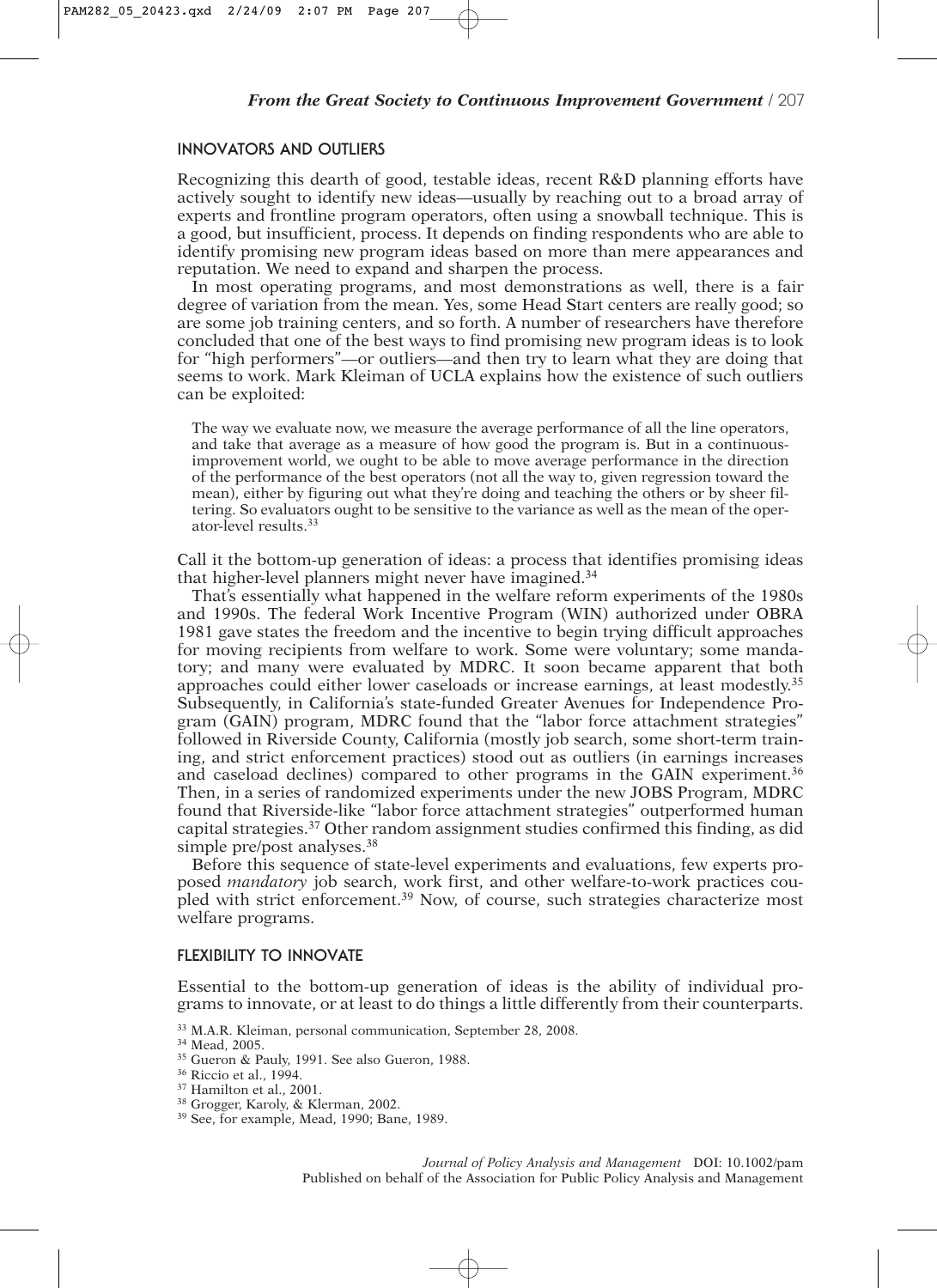The progressive leaning in welfare policy was the direct result of the programmatic flexibility available through the welfare reform waiver process<sup>40</sup>—combined with rigorous program evaluation.

Too many programs, however, are straightjacketed by rules and regulations most having been put in place to control the program and some to protect the program from the feared predations of conservative administrations. After welfare reform proved how much could be learned by the waiver/evaluation process, waiver rules under the Food Stamp Program (now the Supplemental Nutrition Assistance Program) were broadened somewhat, but they are still too restrictive and make serious experimentation all but impossible.<sup>41</sup>

The original Egg McMuffin was a violation of McDonald's rigid rules about only serving lunches and dinners from preapproved menus and precise recipes. It was developed surreptitiously by one franchisee—who then tricked Ray Kroc, legendary president of McDonald's, into tasting it. What if Kroc had refused to taste it?<sup>42</sup>

Within reason (and with all appropriate safeguards), program flexibility should be encouraged. Program administrators need the freedom to change what they are doing in response to operational experiences and changing conditions—and policy planners need the tools to measure any resulting differences in performance or outcomes.

In the coming years, I hope that the Obama administration can revisit the issue of waivers, which proved such a powerful tool in welfare reform. Even for the Obama team, though, that will not be easy. Through much of the period since the Johnson presidency, attempts to gain the cooperation of programs with efforts to evaluate and "improve" them have been stymied by the unfriendly political atmosphere. Putting aside the danger that an outside evaluation might get it wrong (a real problem, we must acknowledge), program operators rightly feared that any negative findings could be used to reduce funding (as happened to the JTPA youth program after the evaluation). Hence, for too many years and for too many programs, there has been an entirely understandable defensive tendency to circle the wagons.

In 2003, for example, the Bush administration proposed an eight-state waiver experiment that would have explored different approaches to integrating Head Start into the wider world of child care by giving states control over Head Start funds. Even with the most stringent controls, the Republican Congress refused to approve even this limited experiment, because of vociferous opposition from the Head Start lobby and its allies. In one particularly colorful phrase, Congressman George Miller (D-CA) said that handing control of Head Start over to states was "like handing your children over to Michael Jackson."<sup>43</sup>

In effect, they wouldn't taste the Egg McMuffin.

Why was there so much opposition to an experiment in even a few states—unless the fear was that the experiment would be successful, and would demonstrate a better model for providing early education to disadvantaged children? Or that the Bush administration would have distorted or misused the results? Perhaps, just perhaps, the Head Start community and the Democratic Congress will trust a President Obama more than they have trusted President Bush. But we should remember how an earlier Democratic Congress ignored Jimmy Carter's proposal to include Head Start in the new Department of Education.

<sup>42</sup> Kroc & Anderson, 1987.

<sup>43</sup> Miller, 2003.

<sup>40</sup> See Rogers-Dillon, 2004; Harvey, Camasso, & Jagannathan, 2000; U.S. Department of Health and Human Services, 1997.

<sup>&</sup>lt;sup>41</sup> For example, a state SNAP waiver project that might reduce benefits by more than 20 percent to more than 5 percent of the proposed project recipients may not include more than 15 percent of state SNAP recipients and may not last longer than five years. Food and Nutrition Act. 7 U.S.C. § 2026 (2008). See generally Besharov & Germanis, 1999.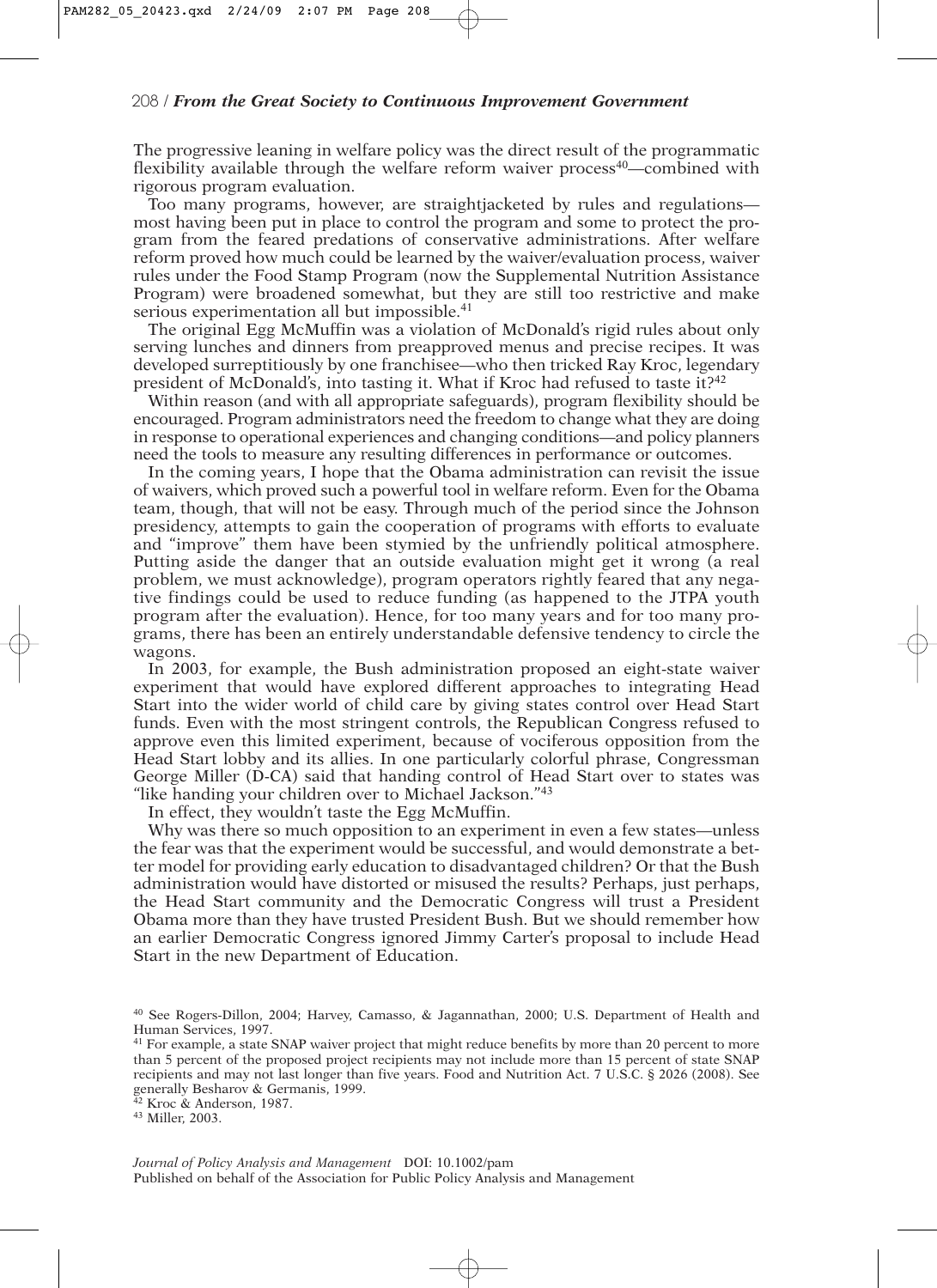### **OUTCOME-ORIENTED PERFORMANCE MANAGEMENT**

To push this point a step further: The search for good ideas should be ongoing and systematic—wholesale rather than retail. In this regard, I have high hopes for the development of outcome-oriented performance management systems that are capable of monitoring not just program outputs (like clients trained) but also short-term outcomes or longer-term impacts (like clients employed after a certain period of time).44 To the extent that such performance management systems could accurately identify outliers, they could become engines of "continuous program improvement."45

Up to now, the tendency has been to use performance management systems to identify the outliers on the left hand of the distribution—and then work to either improve or defund them. That kind of high-stakes management has not made these systems popular with most service providers. Who likes to be judged, especially if the yardstick seems unfair? No better and more visible example exists than the No Child Left Behind Act.

Performance management systems, however, can also be—and, increasingly, are—used to identify outliers on the right hand of the distribution. These outliers should then be studied to see what it is about them that seems to work better than average. Although accountability is always controversial, such an approach should be less threatening to program operators.

In the future, we can expect significant payoffs as analysts develop more sophisticated techniques to plumb evolving performance management systems, such as that of the Workforce Investment Act. The Department of Labor funded Carolyn Heinrich of the University of Wisconsin–Madison, Peter Mueser of the University of Missouri–Columbia, Ken Troske of the University of Kentucky, and colleagues to use propensity scoring to explore the four-year employment and earnings impacts of early cohorts of WIA participants. Their report should be available in 2009, as opposed to 2015 for the randomized experiment about WIA's effectiveness, and at much less cost, too.46

#### **ATTRIBUTING CAUSATION**

Identifying what seems to be a promising approach is only the first step. Appearances can be deceiving. Next come the challenging tasks of (1) determining whether outcomes really are superior, and then (2) attributing causality to any apparent programmatic differences.

Identifying such outliers and attributing their better outcomes to the program rather than some other factor is no easy task. Burt Barnow of Johns Hopkins University and Peter Schochet and John Burghardt of MPR both established the discordance between the rankings generated by existing performance management systems (JTPA and Job Corps, respectively), and the results of randomized experiments at the same sites.<sup>47</sup>

I raise this in a separate discussion for emphasis. It is simply too easy to let appearances and ideological preferences drive the process. Think of the controversies over "schools that work." People see what seems to be a successful school, but there is no way to tell how much (or even whether) the school is actually contributing to the success of students.

<sup>44</sup> Heinrich, 2007.

<sup>45</sup> Such performance management systems, by the way, need not be national. Statewide and even local systems have been successfully used to identify outliers.

<sup>46</sup> C. J. Heinrich, personal communication, November 20, 2008.

<sup>47</sup> Barnow, 2000; Schochet & Burghardt, 2008.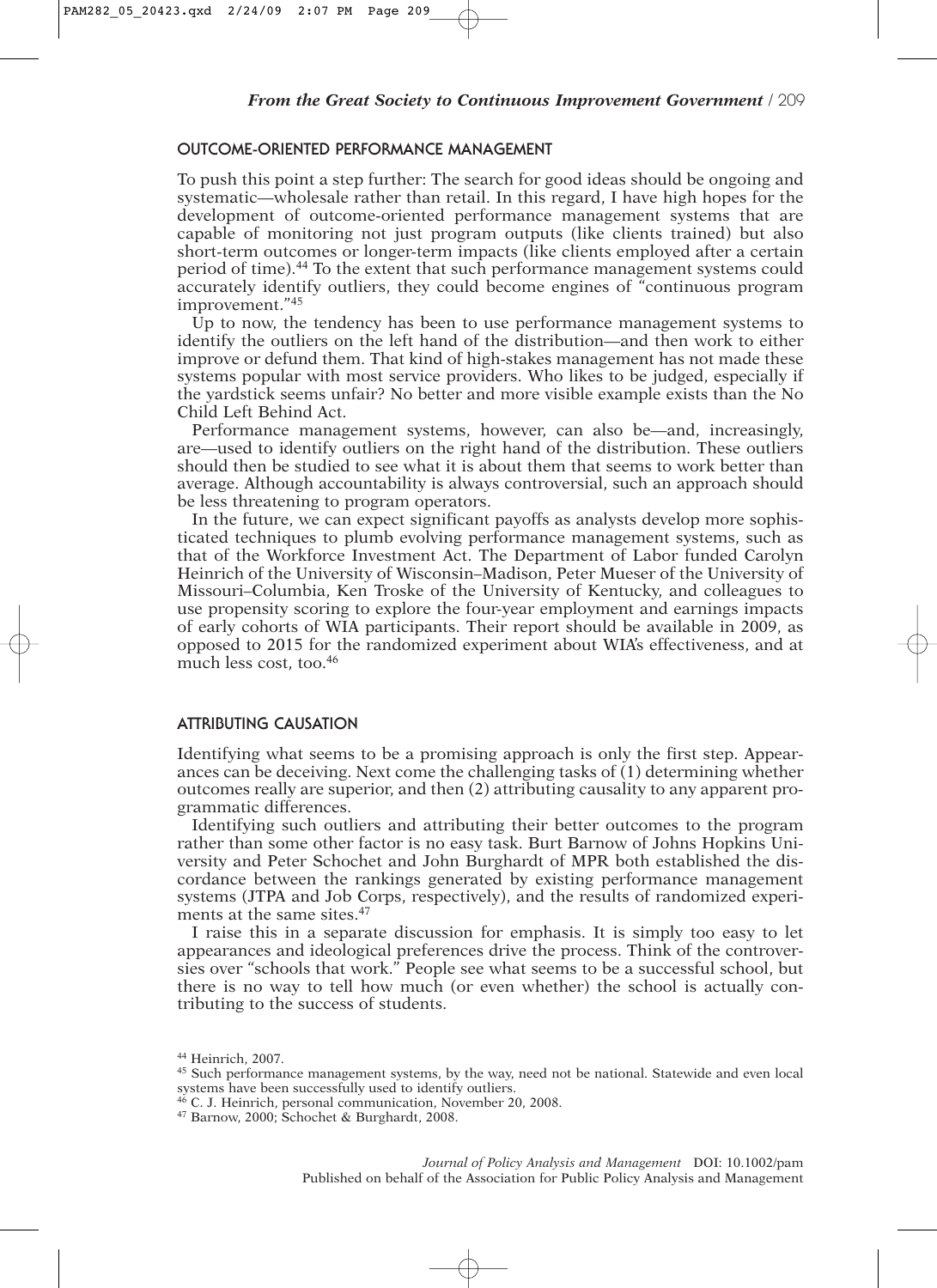I expect that statistical techniques will *sometimes* establish that the program is providing a "value added" (to a sufficient level of approximation, at least),<sup>48</sup> but, more often than impatient advocates and policymakers would like, a definitive determination will require rigorous and, I am afraid, time-consuming experimentation as promising ideas are actually put to the test.

The challenge involved in obtaining useful results is illustrated by a 2003 Abt study that sought to identify the instructional and classroom management practices associated with high-performing classrooms in high-poverty schools.49 The idea was to compare them to lower-performing classrooms in all the schools, as a way to identify for value-added. The Abt researchers first identified "high-performance" schools, using the 1999 Longitudinal Evaluation of School Change and Performance (LESCP) survey with a sample of 60 schools with high levels of poverty. They identified a subset of 18 schools that, in the 1997–1999 period, were operating close to the national mean, "or at least at or above what would be expected given their poverty level" (based on school-level SAT-9 reading and math results for grades 3, 4, and 5).<sup>50</sup> Then, within each of these schools, teachers whose students performed above the national mean on the SAT-9 were selected as the "high performers." Data from the LESCP and site visits were then used to identify the instructional and classroom management practices in the high-performing classrooms compared to the other classrooms.

Unfortunately, as the Abt researchers acknowledge, there is no way to know whether their methodology adequately dealt with the other factors that could affect student performance, such as demographic and personal characteristics of the children and families, or earlier experiences in other classrooms or settings. (For example, classrooms were dropped when teachers reported that their students were "exceptional.") Moreover, the measure of high performance was too narrow, because it would not identify those teachers/classrooms that achieved substantial gains, but nevertheless remained below national norms.

### **LEARNING FROM FAILURE**

That first Egg McMuffin that Kroc tasted was the culmination of almost one year's worth of recipe testing—which brings me back to the process of testing program or service ideas. The tendency to test only one program idea at a time (as happened in the JTPA and CCDP evaluations) elongates the learning process from years to decades—as we test and fail, and test and fail again, and again (hopefully getting a little closer to success each time).

R&D strategies should be planned with failure in mind, and they should be structured so lessons can be learned from those failures. Can you imagine telling a foundation official or political appointee that you really don't think this idea has more than a 50/50 chance of working? (The true figure, of course, is much lower.)

One important part of learning from failure is getting up close and identifying exactly what the program did (and did not do). Norton Grubb of the University of California–Berkeley describes just how close the evaluators must come to the program and how much they can learn by doing so:

The existing evidence suggests two other conclusions. One is that the conventional evaluations of job training in the United States—based on random assignment methods, with outcomes compared for experimental and control groups—don't provide enough information. They say almost nothing about why such programs do or don't work, and

<sup>50</sup> Millsap et al., 2003.

<sup>48</sup> For example, the Wisconsin Center for Education Research, a part of the University of Wisconsin–Madison, "develops, applies, and disseminates value-added and longitudinal research methods for evaluating the performance and effectiveness of teachers, schools, and educational programs and policies" (Wisconsin Center for Education Research, 2008; but see Amrein-Beardsley, 2008).

Millsap et al., 2003.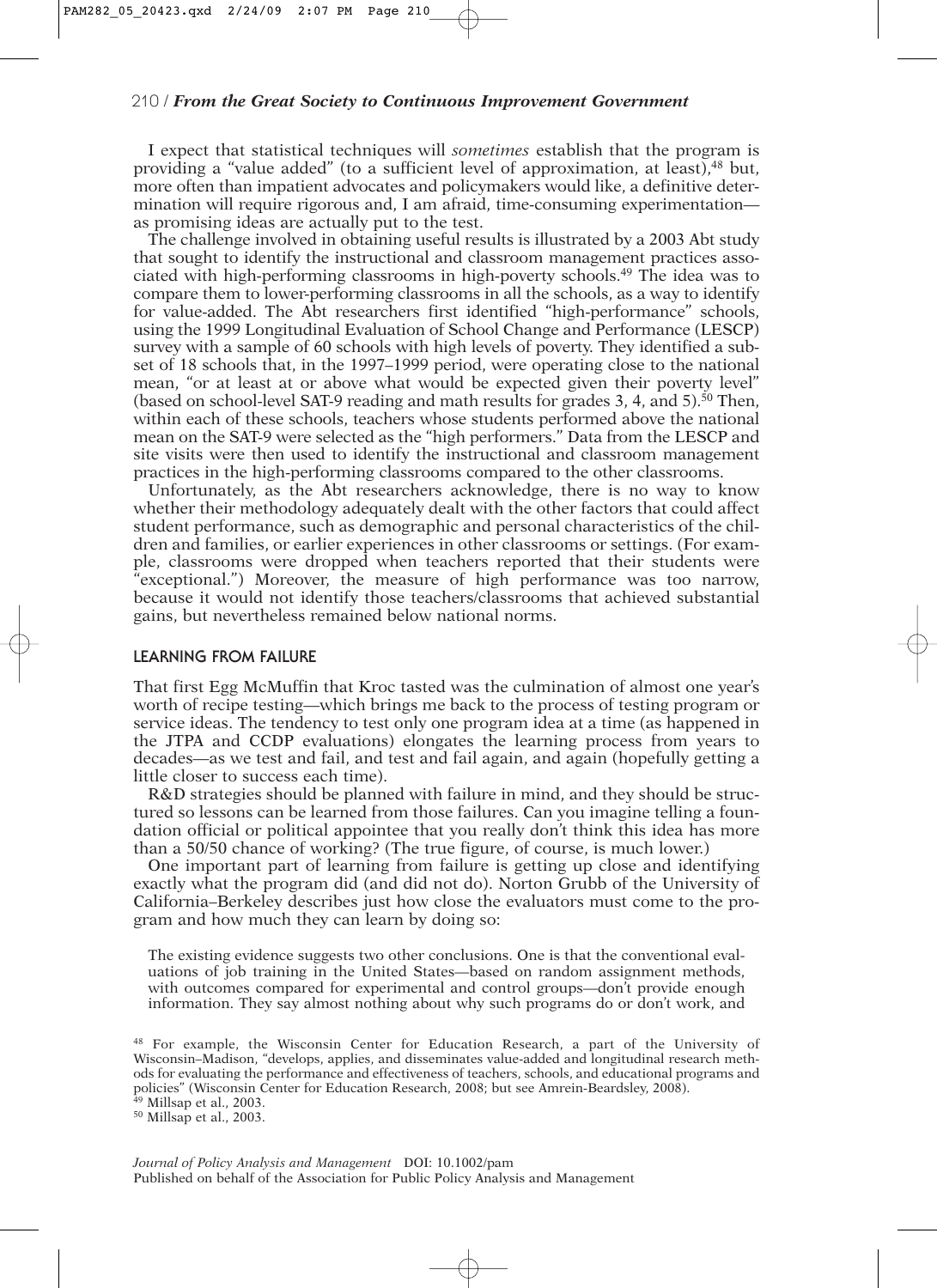therefore provide almost no guidance for administrators and program designers, or for policy-makers wanting to reform such programs. Only when there is supplementary information—for example, the interviews and information about depressive conditions available for New Chance, or the observational information available for CET—is there any possibility for learning why a program works or fails.

Finally, these programs often look worse the closer one gets to them—for example, as one observes what goes on in classrooms, where it's often clear that the content is simplistic and the teaching quite mediocre. But without such understanding, it's impossible to know how to identify the reasons for failure, and therefore to recommend the appropriate changes.51

Planned variation designs (described below) are actually another way to learn from failure if they can parse out the separate impacts of particular program elements. Compare this to designs, such as the JTPA evaluation, where, as Orr and his colleagues explain:

The study was designed to evaluate only the services normally provided by JTPA, not alternatives to JTPA. This means that the study is primarily *diagnostic*, not *prescriptive*. That is, although we can identify those parts of the program that have positive impacts and those that do not, we cannot say what alternative services would have worked better."52

### **TESTING MULTIPLE IDEAS**

We should also do more testing of multiple ideas at once, perhaps through planned variation experiments. They test more than one idea at a time—thereby increasing the likelihood of finding positive impacts in a shorter period of time.

Under current practices, too much rides on individual, often long-running demonstration programs. Here's a particularly colorful description of the need to use the basketball rather than football approach to product development. It is a lesson for the development of social policy as well as American manufacturing.

The key to making any manufactured product profitable these days is lowering the transactional costs of designing it. Look at Sony or Samsung or Apple or Honda. What these companies (really, groups of companies) have cultivated is the capacity to experiment. Product teams within each group design prototypes that will appeal to their niche customers. Company leaders then dump the likely losers, batting for singles and the odd home run. (Apple, remember, had no idea that the iPod would be a grand slam.) The point is, you don't want that much riding on each try. You want (if you'll pardon more sports metaphors) to transform your design-to-manufacturing paradigm from football to basketball—that is, to set yourself up to rush the basket many times per game, not painfully drive your way toward the end zone just a few times.<sup>53</sup>

One way to "rush the basket many times per game" is to test multiple ideas at the same time—and against each other as well as the status quo. Consider the Department of Education's 2004/2005 random assignment experiment to determine the effectiveness of 16 (yes, 16) educational software products. In this congressionally mandated study, a group of experts selected the 16 software products on prior evidence of effectiveness.54 Then MPR and SRI tested the products in 33 school districts and 132 schools, with 439 teachers participating in the study. Within each school, teachers were randomly assigned to a treatment group, which used the study product, or to a control group, where teachers were to teach reading or math the way they otherwise would have. After one year, there were no statistically significant differences in test scores between classrooms using the selected reading and mathematics

<sup>51</sup> Grubb, 1999, p. 369.

<sup>52</sup> Orr et al., 1996, p. 214.

<sup>53</sup> Avishai, 2008, p. B03.

<sup>54</sup> Dynarski et al., 2007.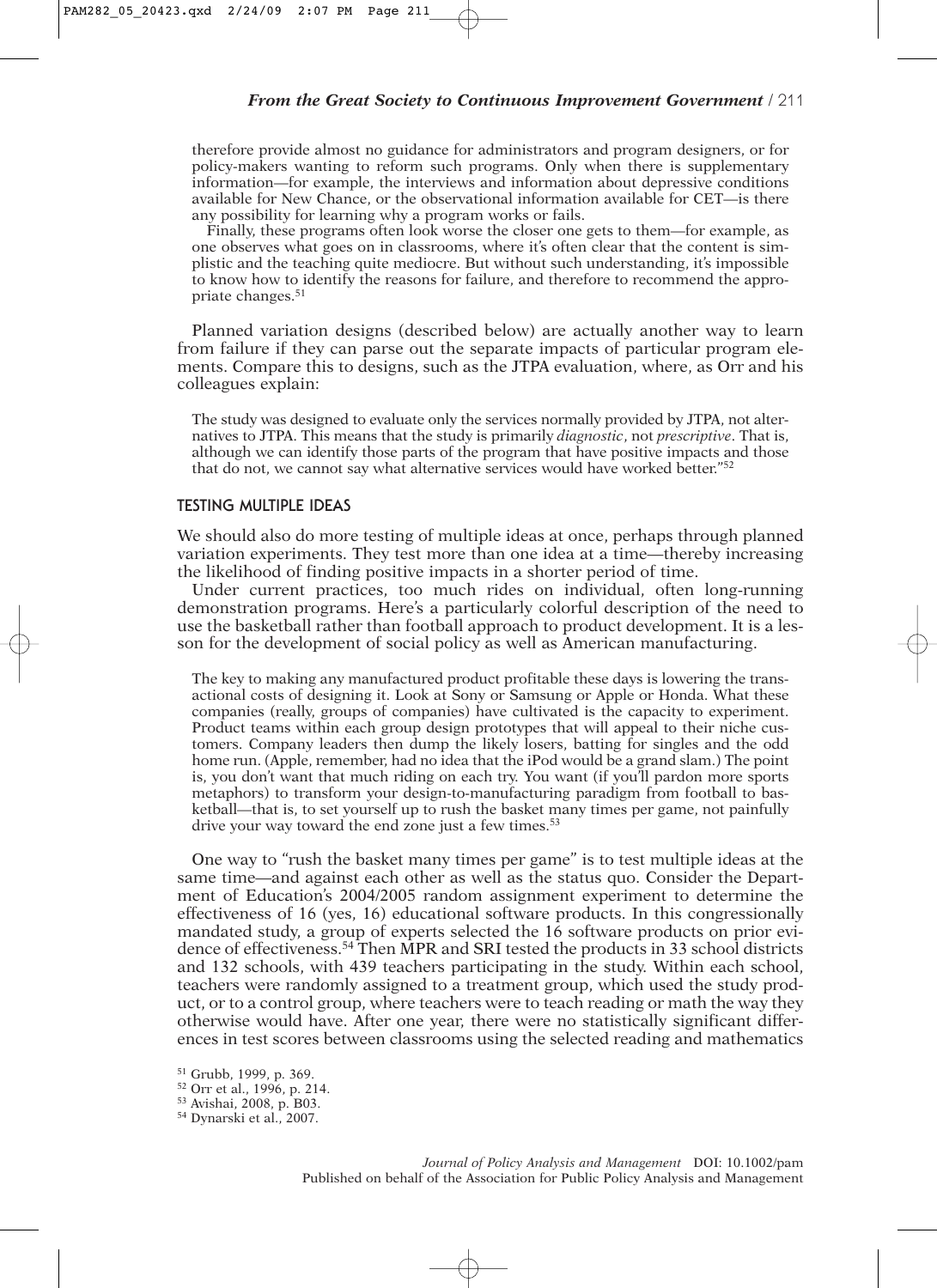software products and those in the control group. These are unhappy results, but imagine where we would be if only one or a few products had been tested.

In essence, the welfare experiments accelerated learning because they tested two or more competing approaches against each other.55 Although they did not reveal much about effective job training programs, they were able to compare the impact on one program component: "work first" (and other "labor force attachment strategies") with more traditional job training approaches (the "human capital development model"). The result, for better or worse, was the end of welfare as we knew it. Of course, other factors led to the passage first of JOBS and then TANF, but the impact of this research on the policy process has been well documented.56

A more formal planned variation experiment, that is, one that implements and compares two or more promising variations of a particular program, $57$  can often offer a revealing look inside the proverbial programmatic black box. For example, under a Department of Labor contract, MPR conducted a random assignment study to assess the relative impact of three types of voucher programs for job training: (1) the Structured Customer Choice Model, where counselors played the major role in selecting training programs and the effective amount of the voucher for participants based on their views of program effectiveness; (2) the Guided Customer Choice Model, where participants had some counseling but made their own decisions about training choices, subject to a fixed voucher amount; and (3) the Maximum Customer Choice Model, where participants did not have to participate in any counseling and made their own decisions about training, subject to a fixed voucher amount.<sup>58</sup>

A total of 7,922 individuals at eight sites were randomly assigned between January 2002 and March 2004 to one of these three groups. There was no control group, so the evaluation could not assess the overall impact of any of these approaches. But what it did find was that, 15 months after random assignment, the employment, earnings, and other outcomes were essentially the same for all three groups, which suggests that the advice of counselors does not help make the WIA experience more valuable. My conclusion? Either we don't need the counselors, or that we need better counselors.

Note that these findings (which, by the way, are only the 15-month impacts) appeared seven long years after the contract was awarded.

Not all programs or questions lend themselves to planned variation, and the practical and cost requirements of mounting a successful planned variation have, no doubt, discouraged more attempts. But I hope we see more planned variations within existing programs, as it becomes progressively more difficult to isolate a meaningful zero-services control group. (In 2003, for example, about 25 percent of the control group in the Head Start Impact Study was in some other form of centerbased care.)<sup>59</sup> In many cases, the current program can be the counterfactual. That presents another benefit, according to Whitehurst:

Evaluations can be influential, even of widely deployed social programs, if the evaluations are designed not to disconfirm program effectiveness but to improve it. Thus the control group isn't the absence of the program but the current version of the program, while the intervention group is a planned variation that is hypothesized to improve outcomes. The threat of such an evaluation to advocates of the program is low because the results can't be used as an argument to shut down or reduce funding for the program. In short, focus on program improvement.<sup>60</sup>

<sup>60</sup> Whitehurst, 2007.

<sup>55</sup> The utility of some welfare experiments, however, was compromised because two or more inconsistent program changes were tested at the same time on the same group.

<sup>56</sup> Baum, 1991; Haskins, 1991.

<sup>57</sup> See generally Rivlin & Timpane, 1975.

<sup>58</sup> McConnell et al., 2006.

<sup>59</sup> U.S. Department of Health and Human Services, 2005.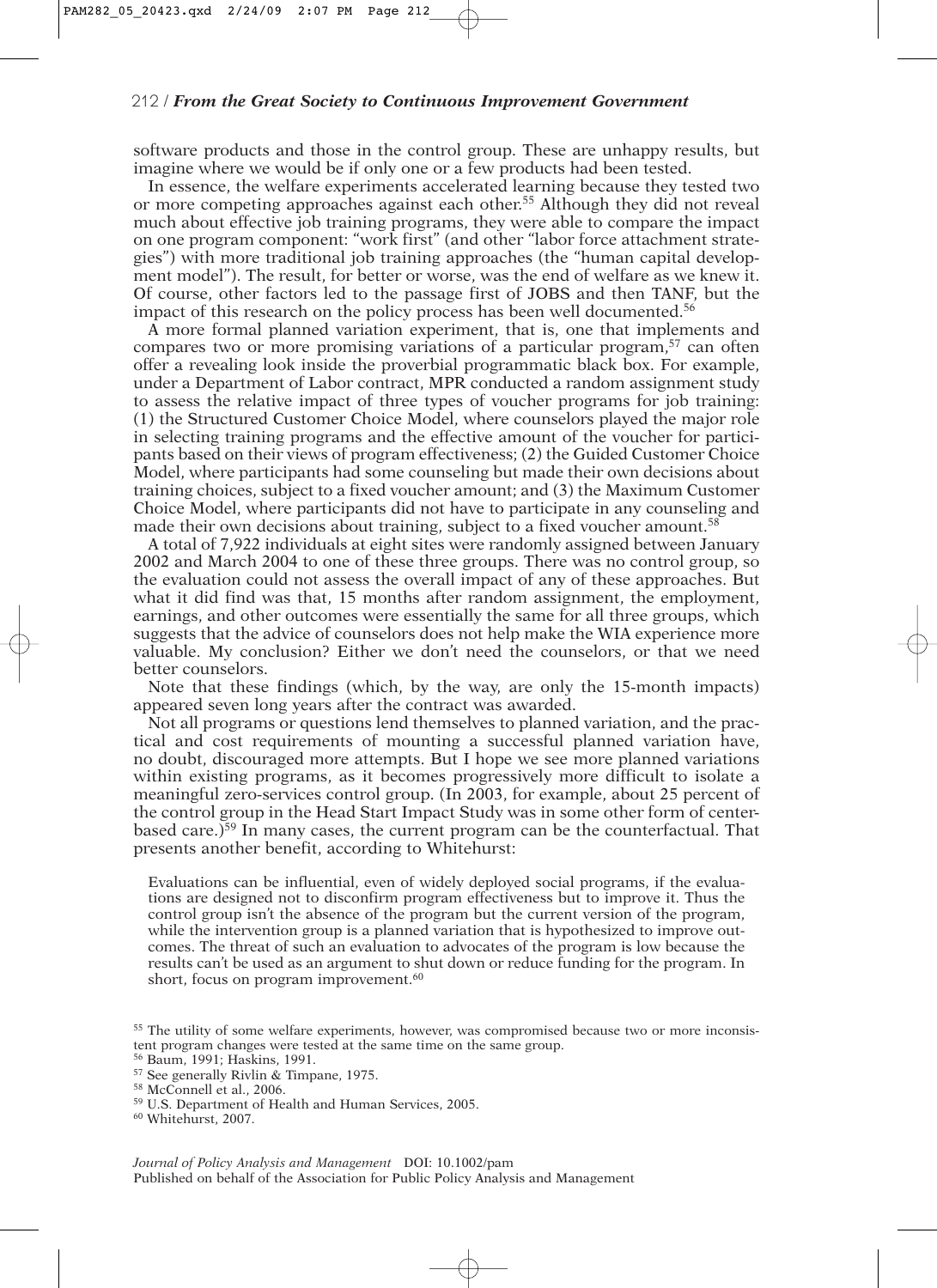# **DIVERSITY OF METHODS**

I remain convinced that, all things being equal, randomized experiments are the most reliable way to attribute causation to particular programs or policies. But although randomized experiments may be the "gold standard" of program evaluation, diversification can be crucial for long-term returns (as the 2008 stock market declines reminded us all too well).

After years of extolling the virtues of randomized experiments over other forms of evaluation, our field should be more explicit about their frequently serious limitations, including limited generalizability, inability to capture community effects and saturation effects, contamination and substitution, randomization bias, only testing the intent to treat, high cost, and the often long period between initiation and findings.<sup>61</sup>

Hence, before closing, I would like to recognize the growing contribution of nonexperimental methods in the policy process. Sometimes even a simple before-andafter comparison works just fine to attribute causation. In discussing alternatives to random assignment, Thomas Cook and Peter Steiner suggest the following thought experiment: "Imagine Oprah Winfrey discussed your book on her show and you had extensive monthly data on prior and subsequent sales. A large spike would occur immediately after the interview, and critics probably could not develop plausible alternatives to explain such a large occurrence at this precise time point."62

Using an interrupted times series approach, the U.S. General Accounting Office concluded that limits placed on earnings disregards in the Aid to Families with Dependent Children  $(AFDC)^{63}$  and other rule changes reduced the average AFDC-Basic monthly caseload by 493,000 families and lowered average monthly expenditures by \$93 million.<sup>64</sup> Other analyses came to similar conclusions about OBRA's impact.<sup>65</sup>

Recent years have seen an explosion of more sophisticated nonexperimental work, much of it as helpful as the average randomized experiment (and sometimes more so)—especially since it usually is much more timely. Let me mention a few, although with a warning that some were more successful than others:

- Regression discontinuity to determine the impact of the Early Reading First program.66
- Propensity scoring to determine the impact of grade retention in kinde garten.67
- Difference-in-differences to estimate the impact of school district accountability policies on standardized state test scores in Chicago.<sup>68</sup>
- Fixed effects to estimate the relative impacts of welfare reform and the economy on the reduction of welfare caseloads in the 1990s.<sup>69</sup>
- Instrumental variables to estimate the impact of compulsory schooling laws on dropout rates,70 and, as mentioned above,
- Interrupted times series to estimate the impact of the unemployed parent program and more generous earnings disregard on welfare caseloads and expenditures.71

- <sup>63</sup> The changes were contained in the Omnibus Budget Reconciliation Act of 1981 (OBRA).
- <sup>64</sup> U.S. General Accounting Office, 1984.
- <sup>65</sup> Moffitt, 1984; Research Triangle Institute, 1983; Institute for Research on Poverty, 1985.

- <sup>67</sup> Hong & Raudenbush, 2005.
- $68$  Jacob, 2005.
- <sup>69</sup> Council of Economic Advisors, 1997.

<sup>71</sup> U.S. General Accounting Office, 1984; Riggin & Ward-Zukerman, 1995.

<sup>61</sup> See generally Nathan, 2008.

<sup>62</sup> Cook & Steiner, 2009, 165–166.

<sup>66</sup> Jackson et al., 2007.

<sup>70</sup> Angrist & Krueger, 1991.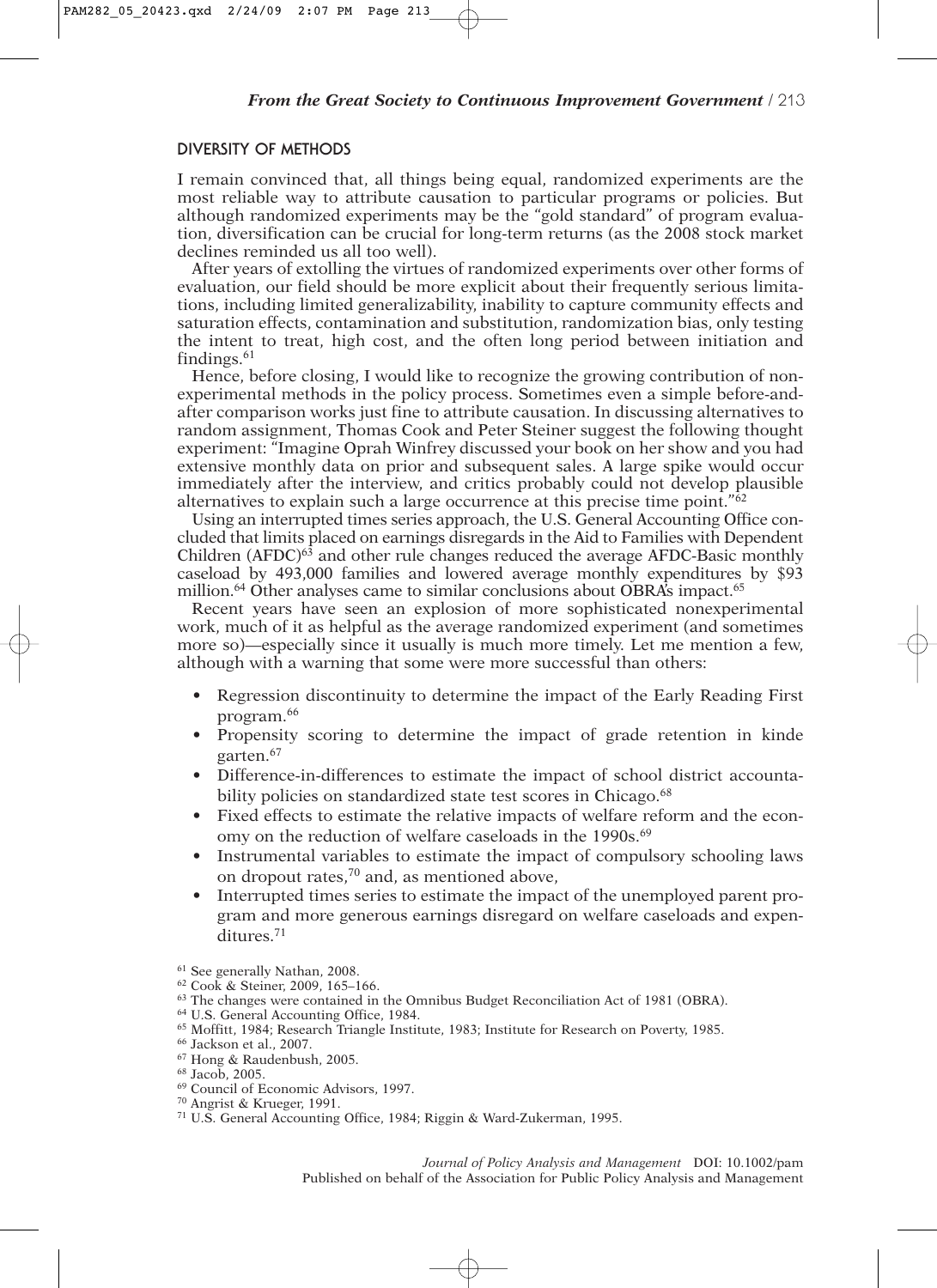In the right hands, nonexperimental approaches can hasten and enrich the development of knowledge. I apologize for the qualifier, but nonexperimental evaluations can raise special worries. Replication is usually difficult, and the analysis is often less than transparent. Put bluntly, the low barriers to entry (all one really needs is a laptop, a data set, and a rudimentary knowledge of statistical analysis) invite mischief: An advocate group can issue a report (or at least a press release) and be in the newspapers and on the Internet without the traditional protections of peer review.

As time goes on, I hope that we will develop more tools for assessing the trade-off between the slower and more precise results of randomized experiments and the quicker but perhaps less precise results of nonexperimental methods.72 In the end, though, an analytic approach that combines methods, as appropriate, will probably be the most powerful tool for testing programmatic ideas and attributing causation, as Judy Gueron, formerly president of MDRC, describes in her Rossi Award lecture:

I want to share three final thoughts. The first is that, while I obviously believe in the value of social experiments, I also am convinced that they are far from the only source of insight and evidence. If we are to advance policy and practice, we will need to draw on the insights of practitioners, managers (the M in APPAM), and those researchers who use different methods to diagnose the problems and to understand why people behave as they do and how social programs work in practice.

Experiments are not an alternative to these sources of insight and innovation, but a way to confirm or disprove the expert judgment they suggest. In my experience, the strongest programs and evidence emerge when these different types of experts work together, using the strengths of their different fields.73

### **NO STIRRING CALL TO ACTION**

I wish I could close with the usual call for action by President Obama and the Congress. But major change will be difficult to achieve. The problems that I have described are deep seated, and many are understandable accommodations to competing social and political priorities. The president, nevertheless, has one tool at his disposal that might improve federal R&D practices: OMB's Program Assessment Rating Tool (PART).

Continuous improvement government requires the development of learning organizations, in which managers are rewarded for figuring out what isn't working and for trying something else. Such a process must be driven by a force outside individual programs. That was some of the reasoning behind the Bush administration's creation of PART, which had the announced purpose of holding agencies "accountable for accomplishing results."74

Under PART, OMB evaluates the performance of particular federal programs based on governmentwide criteria. OMB's ratings—"Effective," "Moderately Effective," "Adequate," "Ineffective," and "Results Not Demonstrated"75—are then supposed to inform funding and management decisions.76

After a rocky start, and for all its flaws, PART seems to accomplish at least some of its goals.77 It has provided the beginnings of a framework for encouraging rigorous R&D efforts—governmentwide. According to many observers (who are often critics of the specifics of PART), it provides an important incentive for agencies to evaluate their key programs (and provides guideposts for doing so). Then-Comptroller General David Walker testified before Congress that "PART helped to create or strengthen an evaluation culture within agencies by providing external motivation

<sup>73</sup> Gueron, 2008.

<sup>72</sup> See, for example, Cook, Shadish, & Wong, 2008; Heckman & Hotz, 1989.

<sup>74</sup> U.S. Office of Management and Budget, 2003b, p. 47.

<sup>75</sup> U.S. Office of Management and Budget, 2008.

<sup>76</sup> U.S. Office of Management and Budget, 2003a, p. 4.

<sup>77</sup> See, for example, Bavier, 2006; Nathan, 2005; Walker, 2007; Posner, 2007.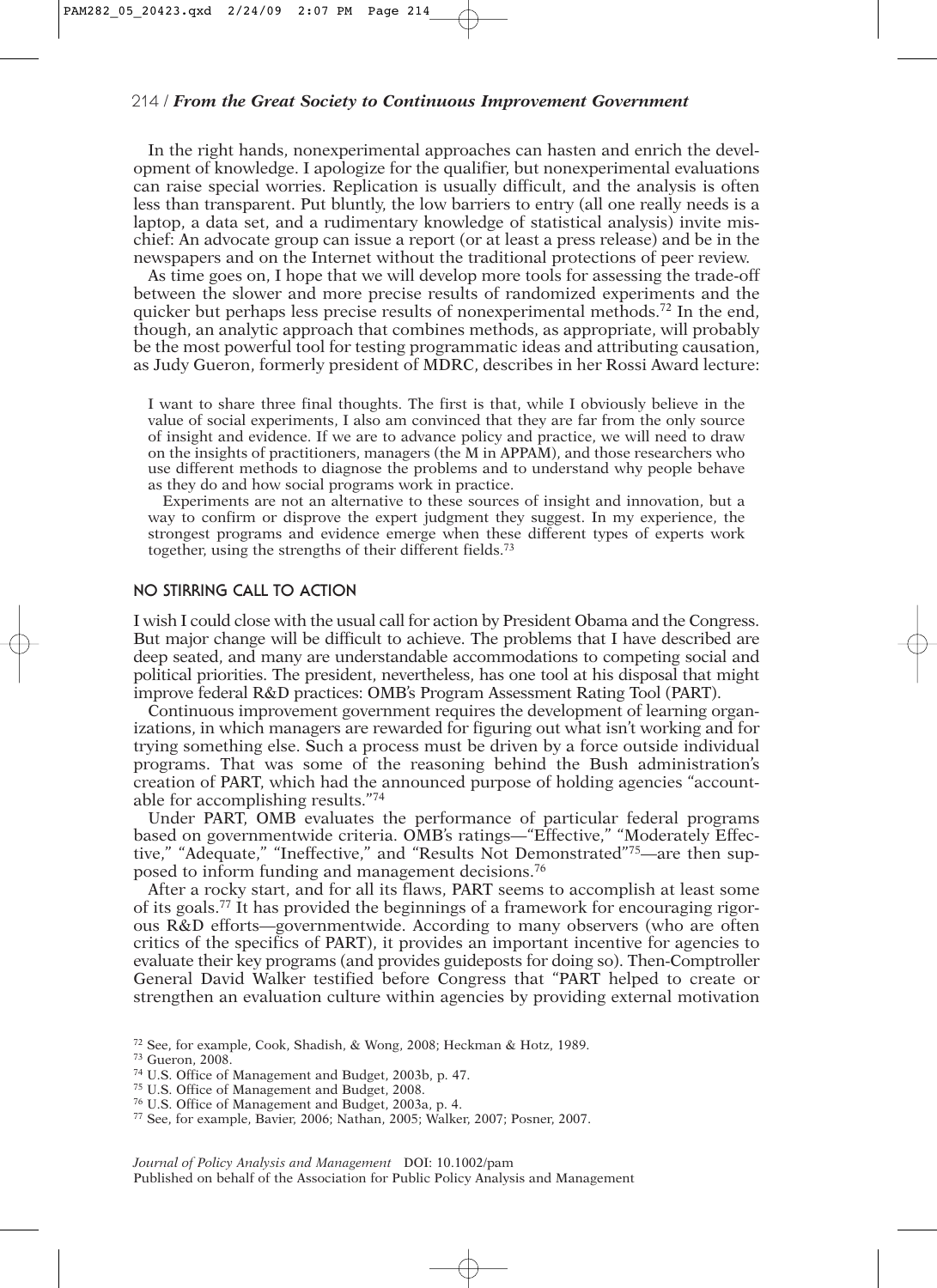for program review and focused attention on performance measurement and its importance in daily program management."78

The Obama campaign issued a statement sharply critical of PART, complaining that its rating process is not transparent and is ideologically driven, and that the OMB examiners do not have the sufficient knowledge and understanding to fairly assess the programs. The statement promised that Obama would "fundamentally reconfigure PART."79

I hope that the Obama administration will recognize PART's usefulness as a tool to help strengthen federal R&D practices, and that it will build on its strengths while correcting its most serious weaknesses.

In closing, I console myself—and, I hope, readers—with three upbeat thoughts. First, although slow, progress is being made in building knowledge about numerous domestic programs, as I have tried to highlight in this talk. Second, we in APPAM are major players in this evolving and expanding mosaic of program evaluation. Last, we have learned enough since Rossi first propounded his Iron Law of Evaluation to offer a friendly update.

As I suggested earlier, Pete was always ambivalent about his Iron Law. He was human, so he enjoyed the attention it (and he) received, and he considered the objective, scientific method that it reflected to be one of the highest forms of social science. Nevertheless, as an unrepentant and proud liberal, Pete was deeply saddened by the disappointing results of so many evaluations, and the fact that evaluation had become a profoundly conservative force.<sup>80</sup>

So, with what I hope is due modesty, but also based on my years of friendship and discussions with that great bear of a man, I would like to close by taking the liberty of offering a friendly amendment to Pete's Iron Law of Evaluation:

The expected value of any net impact assessment of any large scale social program is zero . . .

. . . unless it systematically assesses the impact of services provided by innovators and outliers in comparison to those of other providers.

I think he would have approved. Thank you.

*DOUGLAS J. BESHAROV is a professor at the University of Maryland School of Public Policy and the Joseph J. and Violet Jacobs Scholar at the American Enterprise Institute for Public Policy Research. Douglas M. Call assisted Douglas Besharov in the preparation of this address.*

# **REFERENCES**

- Aaron, H. J. (1978). Politics and the professors: The Great Society in perspective. Brookings Studies in Social Economics. Washington, DC: The Brookings Institution.
- Amrein-Beardsley, A. (2008). Methodological concerns about the Education Value-Added Assessment System [electronic version]. Educational Researcher, 37, 65–75.
- Angrist, J. D., & Krueger, A. B. (1991). Does compulsory school attendance affect schooling and earnings? [electronic version]. Quarterly Journal of Economics, 106, 979–1014.
- Avishai, B. (2008, November 23). Why Detroit can't keep up [electronic version]. Washington Post, B03.
- Bane, M. J. (1989). Welfare reform and mandatory versus voluntary work: Policy issue or management problem [electronic version]. Journal of Policy Analysis and Management, 8, 285–289.

<sup>79</sup> Obama for America, 2008, [6].

<sup>78</sup> Walker, 2007, p. 5.

<sup>80</sup> See generally Aaron, 1978.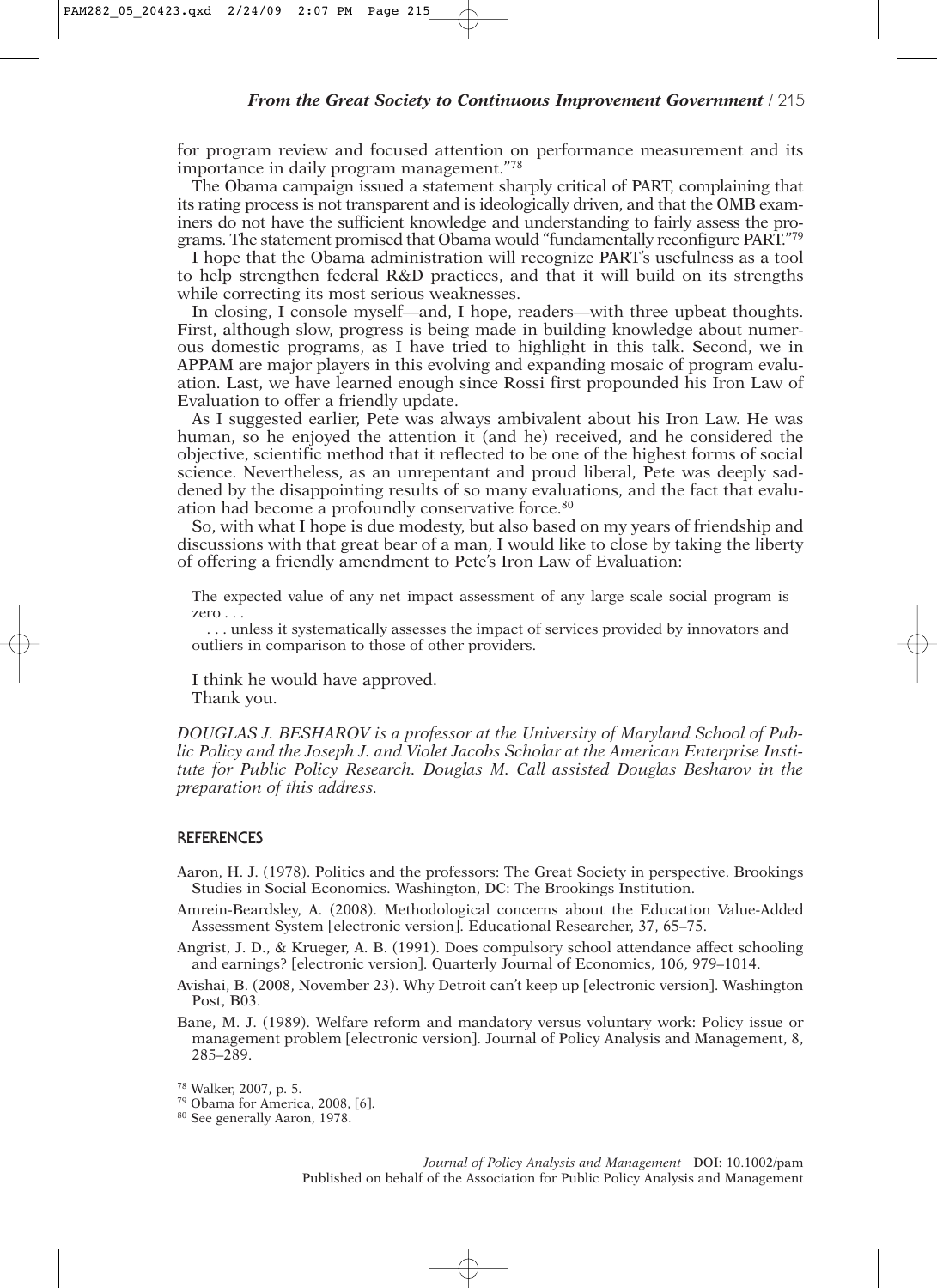- Barnow, B. S. (2000). Exploring the relationship between performance management and program impact: A case study of the Job Training Partnership Act [electronic version]. Journal of Policy Analysis and Management, 19, 118–141.
- Baum, E. B. (1991). When the witch doctors agree: The Family Support Act and social science research [electronic version]. Journal of Policy Analysis and Management, 10, 603–615.
- Bavier, R. (2006). Workshop on assessing impacts of the Food Stamp Program. Paper presented at the U.S. Department of Agriculture, Washington, DC.
- Besharov, D. J., & Germanis, P. (1999). Making food stamps part of welfare reform [electronic version]. Policy and Practice, 57, 6–11.
- Besharov, D. J., Myers, J. A., & Morrow, J. S. (2007). Costs per child for early childhood education and care: Comparing Head Start, CCDF child care, and prekindergarten/preschool programs (2003/2004) [electronic version]. College Park, MD: Welfare Reform Academy. Retrieved December 11, 2008, from http://www.welfareacademy.org/pubs/childcare\_edu/ costperchild.pdf.
- Bloom, H. S., Orr, L. L., Bell, S. H., Cave, G., Doolittle, F., et al. (1997). The benefits and costs of JTPA Title II-A Programs: Key findings from the National Job Training Partnership Act Study [electronic version]. Journal of Human Resources, 32, 549–576.
- Card, D., & Krueger, A. (1994). Minimum wages and employment: A case study of the fastfood industry in New Jersey and Pennsylvania [electronic version]. American Economic Review, 84, 772–793.
- Child Trends. (2008). Guide to effective programs for children and youth: Nurse-family partnership. Retrieved December 17, 2008, from http://www.childtrends.org/lifecourse/ programs/NurseHomeVisitingProgram.htm.
- Cook, T. D., Shadish, W. R., & Wong, V. C. (2008). Three conditions under which experiments and observational studies produce comparable causal estimates: New findings from within-study comparisons [electronic version]. Journal of Policy Analysis and Management, 27, 724–750.
- Cook, T. D., & Steiner, P. M. (2009). Some empirically valid alternatives to random assignment [electronic version]. Journal of Policy Analysis and Management, 28, 165–166.
- Council of Economic Advisors. (1997). Technical report: Explaining the decline in welfare receipt, 1993–1996 [electronic version]. Washington, DC: Executive Office of the President. Retrieved December 15, 2008, from http://clinton4.nara.gov/WH/EOP/CEA/Welfare/Technical\_Report.html.
- Currie, J., & Thomas, D. (1995). Does Head Start make a difference? [electronic version]. American Economic Review, 85, 341–364.
- Currie, J., & Thomas, D. (1996). Does Head Start help Hispanic children? [electronic version]. National Bureau of Economic Research Series. Cambridge, MA: National Bureau of Economic Research. Retrieved July 17, 2008, from http://www.nber.org/papers/w5805.pdf.
- DeMuth, C. (1976). Deregulating the cities [electronic version]. The Public Interest, 44, 115–128.
- Dynarski, M., Agodini, R., Heaviside, S., Novak, T., Carey, N., Campuzano, L., et al. (2007). Effectiveness of reading and mathematics software products: Findings from the first student cohort [electronic version]. Washington, DC: U.S. Department of Education. Retrieved December 15, 2008, from http://ies.ed.gov/ncee/pdf/20074006.pdf.
- Flay, B. R., Biglan, A., Boruch, R. F., Castro, F. G., Gottfredson, D., et al. (2005). Standards of evidence: Criteria for efficacy, effectiveness and dissemination [electronic version]. Prevention Science, 6, 151–175.
- Food and Nutrition Act. (2008). 7 U.S.C. § 2026.
- Garces, E., Thomas, D., & Currie, J. (2002). Longer-term effects of Head Start [electronic version]. American Economic Review, 92, 999–1012.
- Gilliam, W. S., Ripple, C. H., Zigler, E. F., & Leiter, V. (2000). Evaluating child and family demonstration initiatives: Lessons from the Comprehensive Child Development Program [electronic version]. Early Childhood Research Quarterly, 15, 41–59.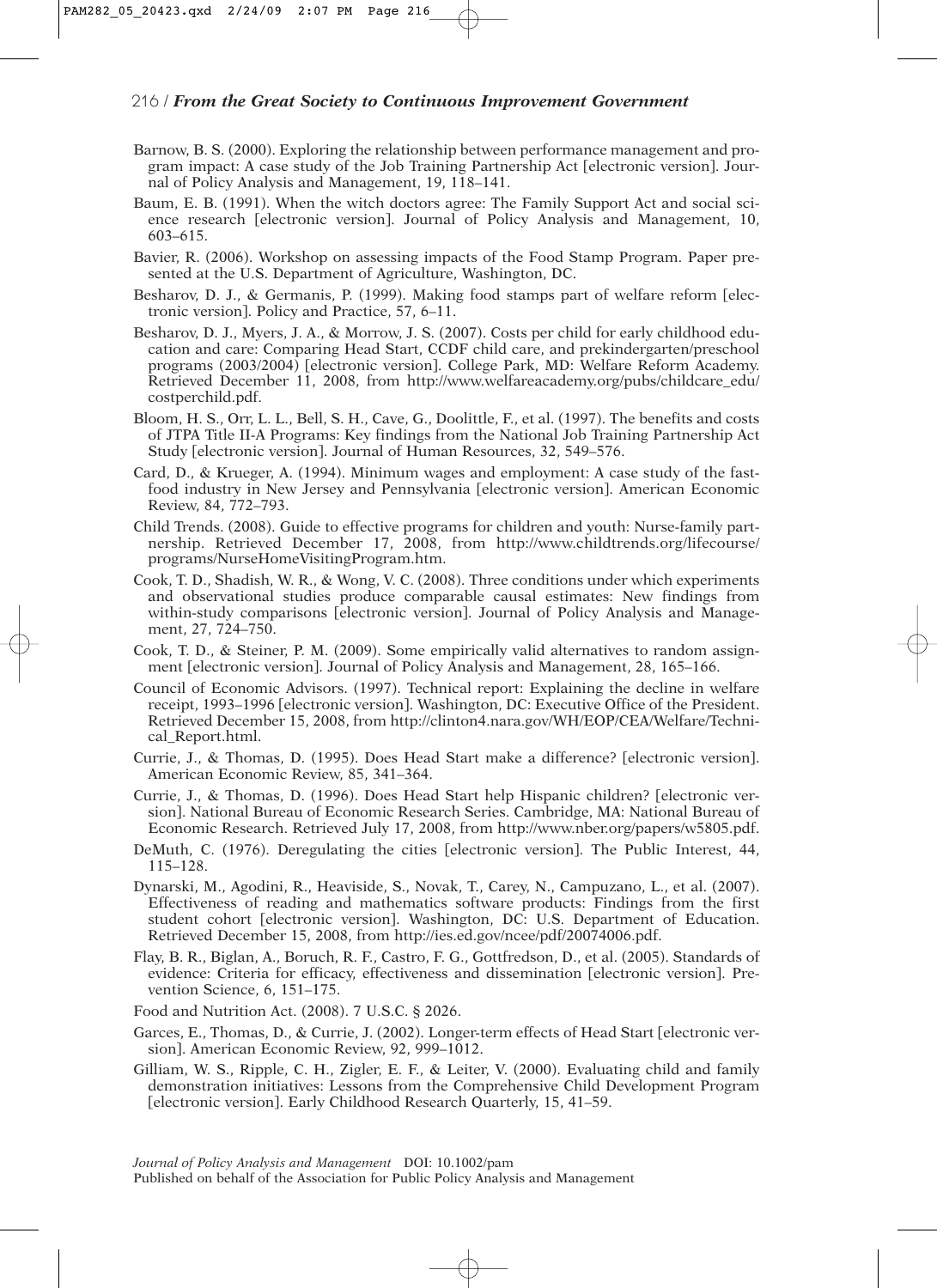- Gilmour, J. B., & Lewis, D. E. (2006). Does performance budgeting work? An examination of the Office of Management and Budget's PART scores [electronic version]. Public Administration Review, 66, 742–752.
- Grogger, J., Karoly, L. A., & Klerman, J. A. (2002). Consequences of welfare reform: A research synthesis [electronic version]. Santa Monica, CA: RAND Corporation. Retrieved December 15, 2008, from http://www.rand.org/pubs/drafts/DRU2676/.
- Grubb, W. N. (1999). Lessons from education and training for youth: Five precepts [electronic version]. In Preparing youth for the 21st century: The transition from education to the labour market: Proceedings of the Washington D.C. conference, February 23–24, 1999 (pp. 363–383). Paris: Organisation for Economic Co-operation and Development.
- Gueron, J. M. (1988). State welfare employment initiatives: Lessons from the 1980s [electronic version]. Focus, 11, 17–24.
- Gueron, J. M. (2008). Acceptance remarks: 2008 Rossi Award. Retrieved December 12, 2008, from http://www.welfareacademy.org/rossi/2008\_gueron\_speech.shtml.
- Gueron, J. M., & Pauly, E. (1991). From welfare to work. New York: Russell Sage Foundation.
- Hamilton, G., Freedman, S., Gennetian, L., Michalopoulos, C., Walter, J., Adams-Ciardullo, D., et al. (2001). National evaluation of welfare-to-work strategies: How effective are different welfare-to-work approaches? Five-year adult and child impacts for eleven programs [electronic version]. New York: MDRC. Retrieved December 15, 2008, from http://aspe. hhs.gov/hsp/NEWWS/5yr-11prog01/index.htm.
- Harvey, C., Camasso, M. J., & Jagannathan, R. (2000). Evaluating welfare reform waivers under Section 1115 [electronic version]. Journal of Economic Perspectives, 14, 165–188.
- Haskins, R. (1991). Congress writes a law: Research and welfare reform [electronic version]. Journal of Policy Analysis and Management, 10, 616–632.
- Heckman, J. J., & Hotz, V. J. (1989). Choosing among alternative nonexperimental methods for estimating the impact of social programs: The case of manpower training. Journal of the American Statistical Association, 84, 862–877.
- Heinrich, C. J. (2007). Evidence-based policy and performance management: Challenges and prospects in two parallel movements. American Review of Public Administration, 37, 255–277.
- Hong, G., & Raudenbush, S. W. (2005). Effects of kindergarten retention policy on children's cognitive growth in reading and mathematics [electronic version]. Educational Evaluation and Policy Analysis, 27, 205–244.
- Institute for Research on Poverty. (1985). Measuring the effects of the Reagan welfare changes on the work effort and well-being of single parents [electronic version]. Focus, 8, 1–8.
- Jackson, R., McCoy, A., Pistorino, C., Wilkinson, A., Burghardt, J., Clark, M., et al. (2007). National evaluation of Early Reading First: Final report [electronic version]. Washington, DC: U.S. Department of Education. Retrieved December 15, 2008, from http://ies.ed.gov/ ncee/pdf/20074007.pdf.
- Jacob, B. (2005). Accountability, incentives and behavior: Evidence from school reform in Chicago [electronic version]. Journal of Public Economics, 89, 761–796.
- Kroc, R., & Anderson, R. (1987). Grinding it out: The making of McDonald's. New York: St. Martin's Press.
- Loeb, S., & Plank, D. N. (2008). Learning what works: Continuous improvement in California's education system (PACE Policy Brief 08-4) [electronic version]. Berkeley, CA: Policy Analysis for California Education. Retrieved December 17, 2008, from http://pace.berkeley.edu/ reports/PB.08-4.pdf.
- Loeb, S., Bridges, M., Bassok, D., Fuller, B., & Rumberger, R. (2005). How much is too much? The influence of preschool centers on children's social and cognitive development [electronic version]. National Bureau of Economic Research Working Paper. Cambridge, MA: National Bureau of Economic Research. Retrieved November 3, 2008, from http://papers. ssrn.com/sol3/papers.cfm?abstract\_id=875688#.
- Ludwig, J., & Miller, D. L. (2007). Does Head Start improve children's life chances? Evidence from a regression discontinuity design [electronic version]. Quarterly Journal of Economics, 122, 159–208.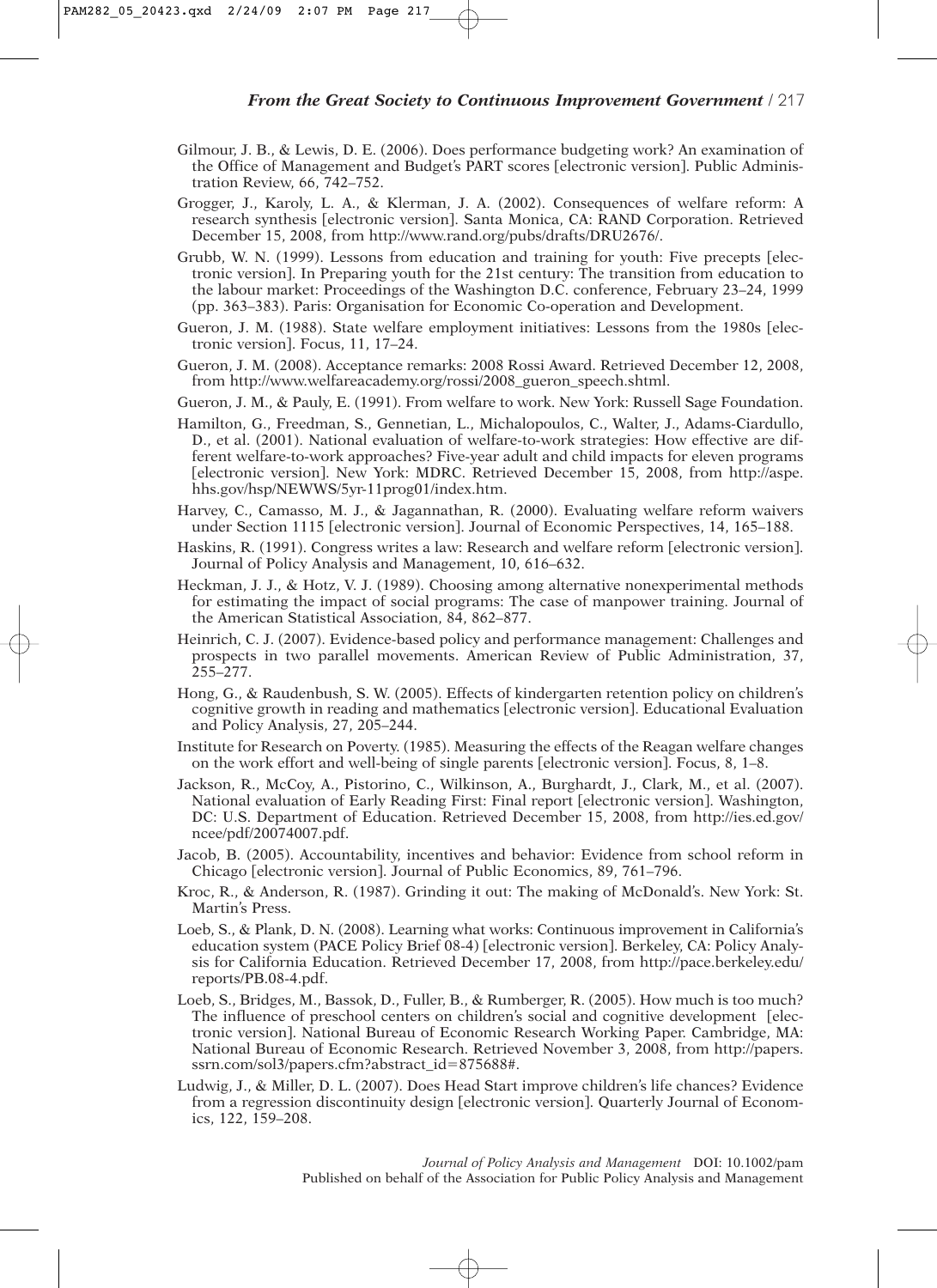- Magnuson, K. A., Ruhm, C., & Waldfogel, J. (2004). Does prekindergarten improve school preparation and performance [electronic version]. National Bureau of Economic Research Working Paper. Cambridge, MA: National Bureau of Economic Research. Retrieved December 11, 2008, from http://www.nber.org/papers/w10452.pdf?new\_window=1.
- Manning, W. G., Newhouse, J. P., Duan, N., Keeler, E., Leibowitz, A., & Marquis, M. S. (1987). Health insurance and the demand for medical care: Evidence from a randomized experiment [electronic version]. American Economic Review, 77, 251–277.
- McCallion, G. (2006). Even Start: Funding controversy [electronic version].Washington, DC: Congressional Research Service. Retrieved January 15, 2008, from http://www.ed.psu.edu/ goodlinginstitute/pdf/CRS\_even\_start\_funding\_controversy.pdf.
- McConnell, S., Stuart, E., Fortson, K., Decker, P., Perez-Johnson, I., Harris, B., et al. (2006). Managing customers' training choices: Findings from the Individual Training Account Experiment [electronic version]. Washington DC: Mathematica Policy Research, Inc. Retrieved December 15, 2008, from http://www.mathematica-mpr.com/publications/ PDFs/managecust.pdf.
- Mead, L. M. (1990). Should workfare be mandatory? What the research says [electronic version]. Journal of Policy Analysis and Management, 9, 400–404.
- Mead, L. M. (2005). Policy research: The field dimension [electronic version]. Policy Studies Journal, 33, 535–557.
- Miller, G. (2003). Panel One: Overview of administration plan and reaction from Capitol Hill. Retrieved December 17, 2008, from http://www.brookings.edu/comm/events/20030507wrb.pdf.
- Millsap, M. A., Brigham, N., Chase, A., & Layzer, C. (2003). Gaining ground: Instructional and management practices in high-performing, high-poverty elementary classrooms final report. Washington, DC: U.S. Department of Education.
- Moffitt, R. (1984). Assessing the effects of the 1981 federal AFDC legislation on the work effort of women heading households: A framework for analysis and evidence to date. IRP Discussion Paper no. 742-A-84. Madison, WI: Institute for Research on Poverty.
- Nathan, R. P. (2005). Presidential address: "Complexifying" performance oversight in America's governments [electronic version]. Journal of Policy Analysis and Management, 24, 207–215.
- Nathan, R. P. (Ed.). (2007). Point/counterpoint: How should we read the evidence about Head Start? Three views [electronic version]. Journal of Policy Analysis and Management, 26, 673–689.
- Nathan, R. P. (Ed.). (2008). Point/counterpoint: The role of random assignment in social policy research [electronic version]. Journal of Policy Analysis and Management, 27, 401–415.
- Nyman, J. A. (2007). American health policy: Cracks in the foundation [electronic version]. Journal of Health Politics, Policy and Law, 32, 759–783.
- Obama, B. (2008, September 22). The change we need in Washington [electronic version]. Retrieved December 17, 2008, from http://www.realclearpolitics.com/articles/2008/09/ the\_change\_we\_need\_in\_washingt.html.
- Obama for America. (2008). Stop wasteful spending and curb influence of special interests so government can tackle our great challenges. Retrieved December 17, 2008, from http://www.governmentexecutive.com/pdfs/092208ts1.pdf.
- Orr, L. L., Bloom, H. S., Bell, S. H., Doolittle, F., Lin, W., & Cave, G. (1996). Does training for the disadvantaged work? Evidence from the national JTPA study. Washington, DC: The Urban Institute Press.
- Parsons, C., McCormick, J., & Nicholas, P. (2008, December 9). Barack Obama plans to reach out to Muslim world [electronic version]. Chicago Tribune. Retrieved December 17, 2008, from http://www.chicagotribune.com/news/politics/obama/chi-barack-obama-muslim-1210,0,5694976.story.
- Posner, P. (2007). Performance budgeting: Preparing for a post-PART world. Testimony presented at Committee on the Budget, House of Representatives, Washington, DC.
- Puma, M., Bell, S., Cook, R., Heid, C., & Lopez, M. (2005). Head Start impact study: First year findings [electronic version]. Washington, DC: U.S. Department of Health and Human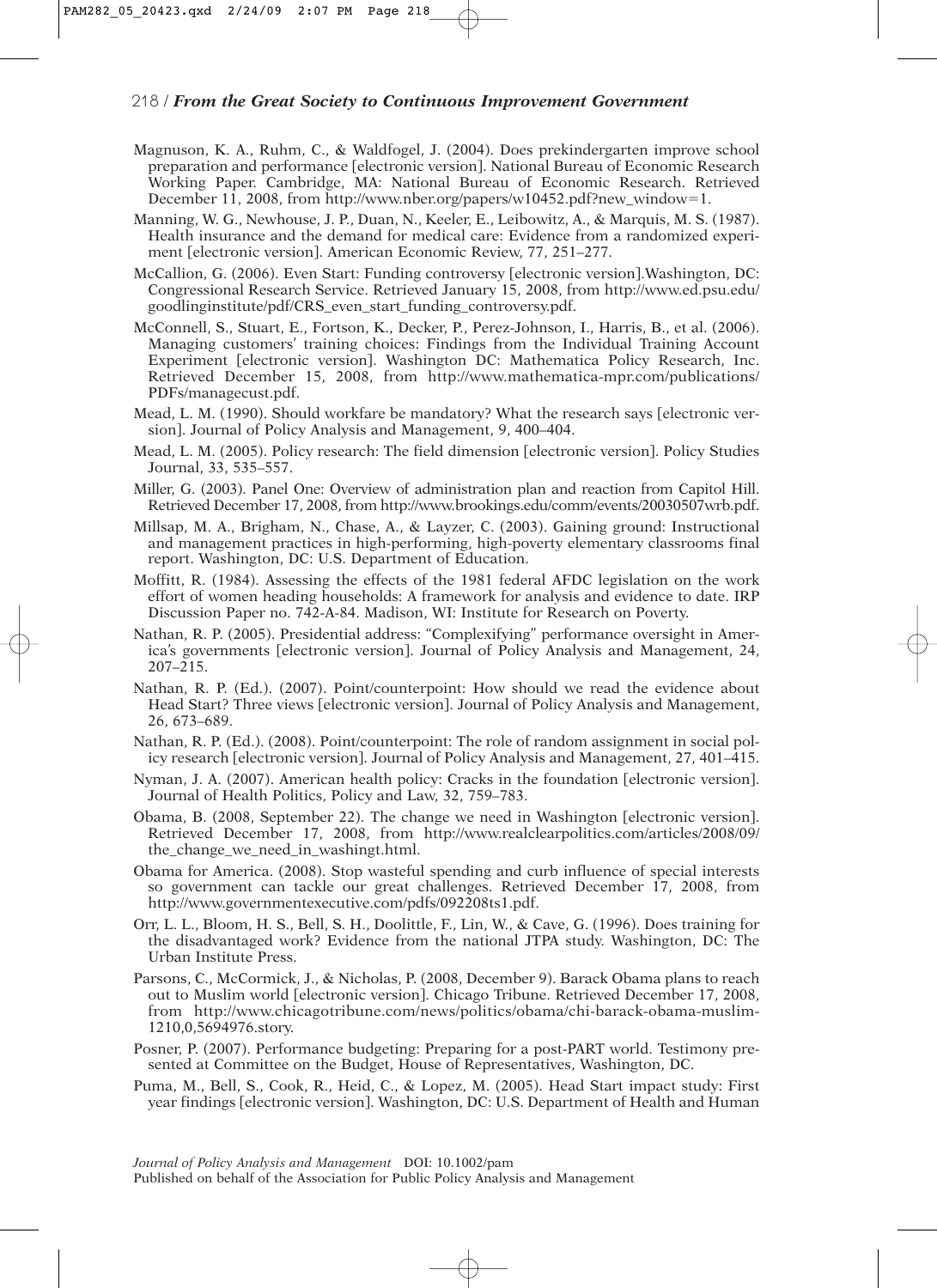Services. Retrieved December 11, 2008, from http://www.acf.hhs.gov/programs/opre/hs/ impact\_study/reports/first\_yr\_finds/first\_yr\_finds.pdf.

- Research Triangle Institute. (1983). Final report: Evaluation of the 1981 AFDC Amendments. Research Triangle Park, NC: RTI.
- Riccio, J., Friedlander, D., Freedman, S., Farrell, M. E., Fellerath, V., Fox, S., et al. (1994). GAIN: Benefits, costs, and three-year impacts of a welfare-to-work program [electronic version]. New York: MDRC. Retrieved December 15, 2008, from http://www.mdrc.org/publications/175/full.pdf.
- Riggin, L. J., & Ward-Zukerman, B. (1995). Effects on the AFDC-Basic caseload of providing welfare to two-parent families [electronic version]. Social Science Journal, 32, 265–278.
- Rivlin, A. M., & Timpane, P. M. (Eds.). (1975). Planned variation in education: Should we give up or try harder? Washington, DC: The Brookings Institution.
- Rogers-Dillon, R. (2004). The welfare experiments: Politics and policy evaluation. Palo Alto, CA: Stanford University Press.
- Rossi, P. H. (1987). The iron law of evaluation and other metallic rules. In J. H. Miller & M. Lewis (Eds.), Research in social problems and public policy (pp. 3–20). Greenwich, CT: JAI Press.
- Rumberger, R. W., & Tran, L. (2006). Preschool participation and the cognitive and social development of language minority students [electronic version]. CSE Technical Report. Los Angeles, CA: Center for the Study of Evaluation. Retrieved October 31, 2008, from http://lmri.ucsb.edu/publications/06\_rumberger-tran.pdf.
- Samuelson, R. J. (1998, February 23). Investing in our children: Sorry, government programs can't undo most of the ill effects of family breakdown [electronic version]. Newsweek, 131, 45.
- Schochet, P. Z., & Burghardt, J. A. (2008). Do Job Corps performance measures track program impacts [electronic version]. Journal of Policy Analysis and Management, 27, 556–576.
- Schochet, P. Z., Burghardt, J., & McConnell, S. (2008). Does Job Corps work? Impact findings from the National Job Corps Study [electronic version]. American Economic Review, 98, 1864–1886.
- Shoop, T. (2008, September 22). Obama pledges to fire managers, cut redundant programs [electronic version]. Government Executive. Retrieved December 17, 2008, from http://www.govexec.com/story\_page.cfm?articleid=41022.
- Snowe, O., & Clinton, H. R. (2007). Letter to U.S. Senate Appropriations Committee [electronic version]. Retrieved January 15, 2008, from http://www.evenstart.org/pdfs/Clinton-Snowe\_Even\_Start\_letter\_-\_FINAL\_w\_sigs\_-\_05-03-07.pdf.
- St. Pierre, R. G., Layzer, J. I., Goodson, B. D., & Bernstein, L. S. (1997). National impact evaluation of the Comprehensive Child Development Program: Final report. Cambridge, MA: Abt Associates Inc.
- St. Pierre, R. G., Layzer, J. I., Goodson, B. D., & Bernstein, L. S. (1999). The effectiveness of comprehensive, case management interventions: Evidence from the national evaluation of the Comprehensive Child Development Program [electronic version]. American Journal of Evaluation, 20, 15–34.
- St. Pierre, R., Ricciuti, A., Tao, F., Creps, C., Swartz, J., Lee, W., et al. (2003). Third national Even Start evaluation: Program impacts and implications for improvement. Cambridge, MA: Abt Associates Inc.
- St. Pierre, R., Swartz, J., Gamse, B., Murray, S., Deck, D., & Nickel, P. (1995). National evaluation of the Even Start Family Literacy Program: Final report. Washington, DC: U.S. Department of Education.
- Sweet, M. A., & Applebaum, M. I. (2004). Is home visiting an effective strategy? A metaanalytic review of home visiting programs for families with young children [electronic version]. Child Development, 75, 1435–1456.
- U.S. Department of Health and Human Services. (1997). Setting the baseline: A report on state welfare waivers [electronic version]. Washington, DC: U.S. Department of Health and Human Services. Retrieved December 15, 2008, from http://aspe.hhs.gov/hsp/isp/waiver2/ title.htm.